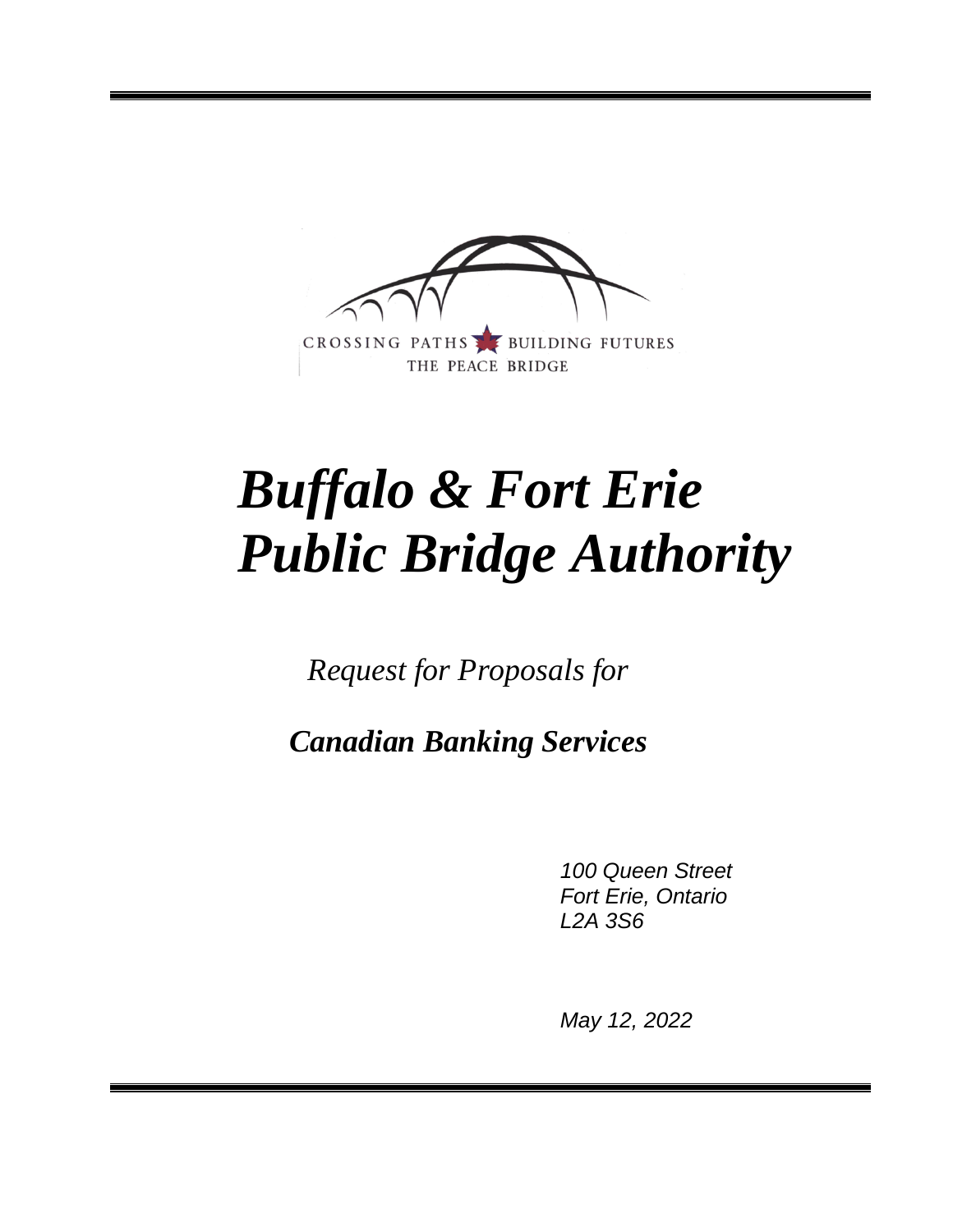## **BUFFALO & FORT ERIE PUBLIC BRIDGE AUTHORITY**

|      | <b>TABLE OF CONTENTS</b><br>Page |                                   |
|------|----------------------------------|-----------------------------------|
| Ι.   |                                  | <b>INTRODUCTION</b>               |
|      |                                  |                                   |
|      |                                  |                                   |
|      | В.                               |                                   |
|      |                                  |                                   |
| II.  |                                  | DESCRIPTION OF THE AUTHORITY      |
|      | А.                               |                                   |
|      | В.                               |                                   |
|      | C.                               |                                   |
|      | D.                               |                                   |
|      |                                  |                                   |
| III. |                                  | <b>DESCRIPTION OF RFP PROCESS</b> |
|      |                                  |                                   |
|      | В.                               |                                   |
|      | C.                               |                                   |
|      | D.                               |                                   |
|      |                                  |                                   |
|      | F.                               |                                   |
|      | G.                               |                                   |
|      | Н.                               |                                   |
|      | I.                               |                                   |
|      | J.                               |                                   |
|      |                                  |                                   |
| IV.  |                                  | <b>SCOPE OF SERVICES</b>          |
|      |                                  |                                   |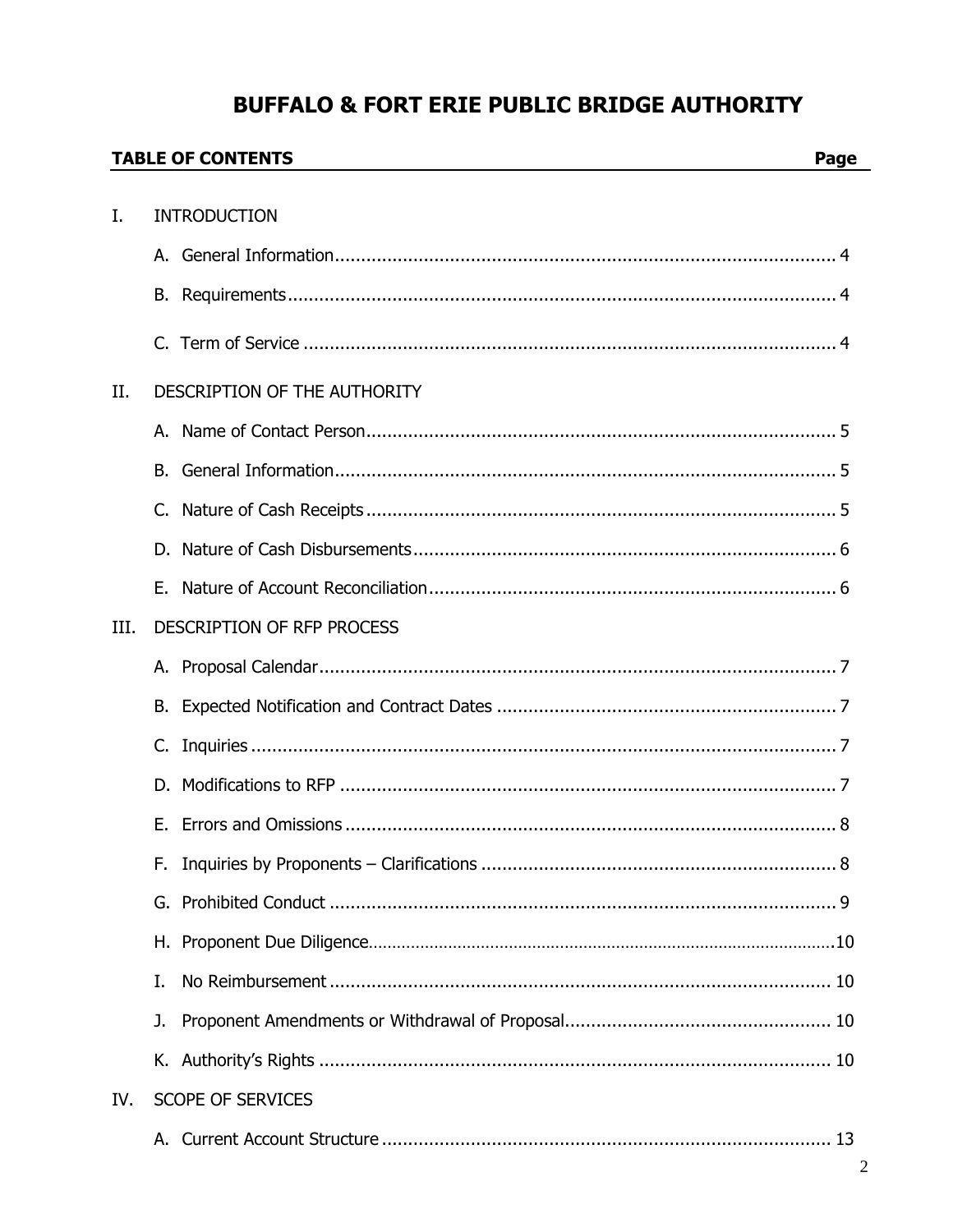| V.   |         | PROPOSAL REQUIREMENTS        |  |  |
|------|---------|------------------------------|--|--|
|      |         |                              |  |  |
|      |         |                              |  |  |
|      |         |                              |  |  |
| VI.  |         | <b>EVALUATION PROCEDURES</b> |  |  |
|      |         |                              |  |  |
|      |         |                              |  |  |
|      |         |                              |  |  |
|      |         |                              |  |  |
|      |         |                              |  |  |
|      | $C_{1}$ |                              |  |  |
|      |         |                              |  |  |
|      | Е.      |                              |  |  |
|      |         |                              |  |  |
| VII. |         |                              |  |  |
|      |         |                              |  |  |
|      |         |                              |  |  |

Attachment 1 - Estimated Number of Monthly Transactions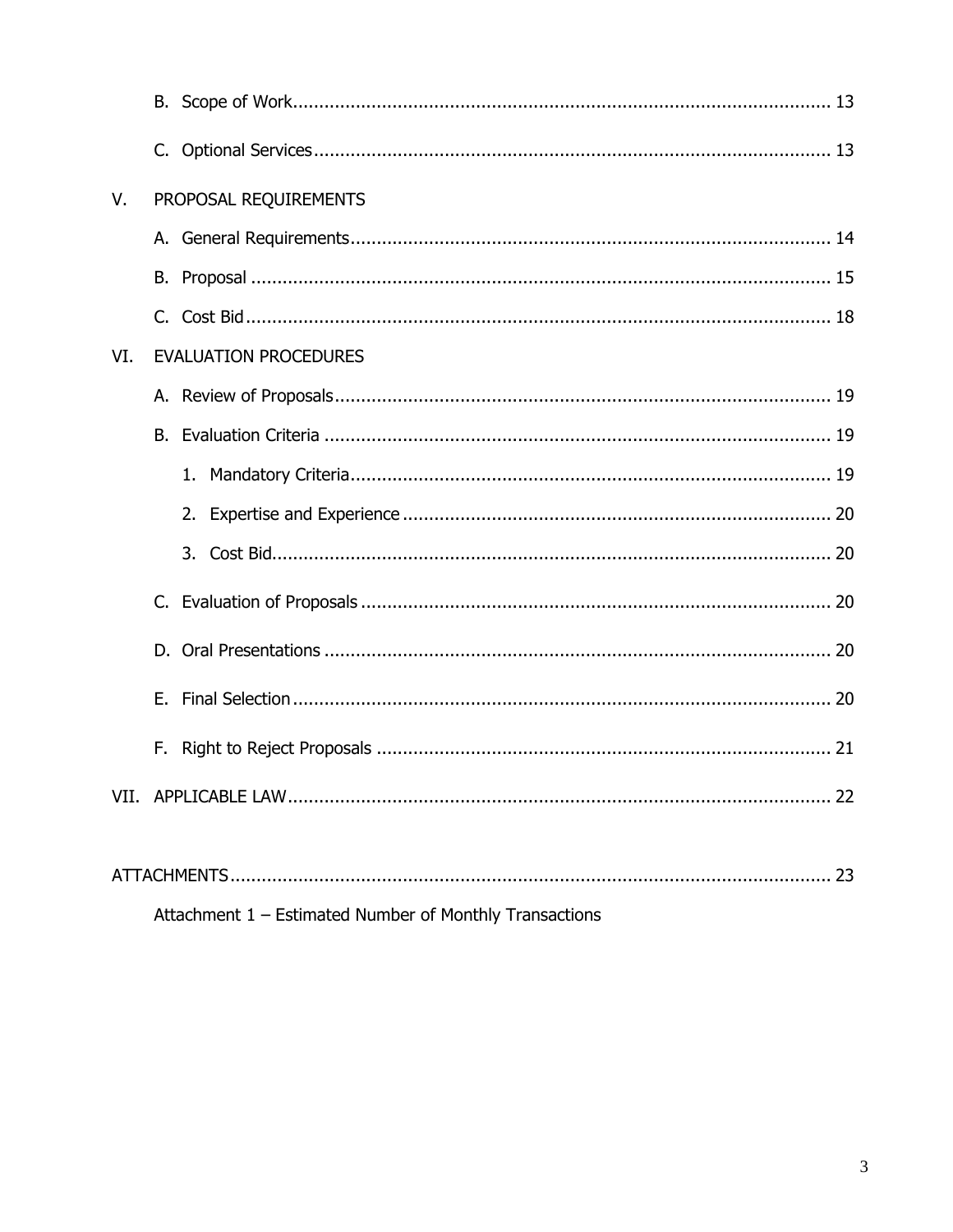## **I. INTRODUCTION**

#### **A. General Information**

The Buffalo & Fort Erie Public Bridge Authority (the "Authority"), owner and operator of the Peace Bridge, requests proposals (RFP) treasury management services from financial institutions registered in Canada.

This RFP is not intended to create and does not create any legally binding contract with any Proponents. No legal relationship or obligation shall be created between any Proponent and the Authority until the execution of a contract between the Selected Proponent and the Authority.

All qualified applicants will be afforded equal opportunity without discrimination because of race, creed, color, national origin, sex, age, disability, veteran status or marital status. The Authority encourages minority and women-owned businesses to submit proposals.

#### **B. Requirements**

The Authority's Administrative Offices are located in Fort Erie, Ontario. Professionals may be required to travel.

To be considered for this engagement, five (5) hard copies and one (1) electronic copy of the proposal must be received by Lynda Dubuc, Executive Assistant to: 100 Queen Street, Fort Erie, Ontario L2A 3S6 by the time and date set forth herein. The Authority reserves the right to reject any or all proposals submitted. Proposals submitted will be evaluated by a Selection Committee determined by the Authority.

During the evaluation process, the Authority reserves the right, where it may serve the Authority's best interest, to request additional information or clarification from Proponents or to allow corrections of errors or omissions. At the discretion of the Selection Committee, Proponents submitting proposals may be requested to make oral presentations as part of the evaluation process.

The Authority reserves the right to retain all proposals submitted and to use any ideas in a proposal regardless of whether that proposal is selected. Submission of a proposal indicates acceptance by the Proponent of the conditions contained in this RFP, unless clearly and specifically noted in the proposal submitted and confirmed in the contract between the Authority and the Selected Proponent.

#### **C. Term of Service**

Assuming satisfactory service, the Authority anticipates maintaining treasury management services with the successful proponent for five (5) years.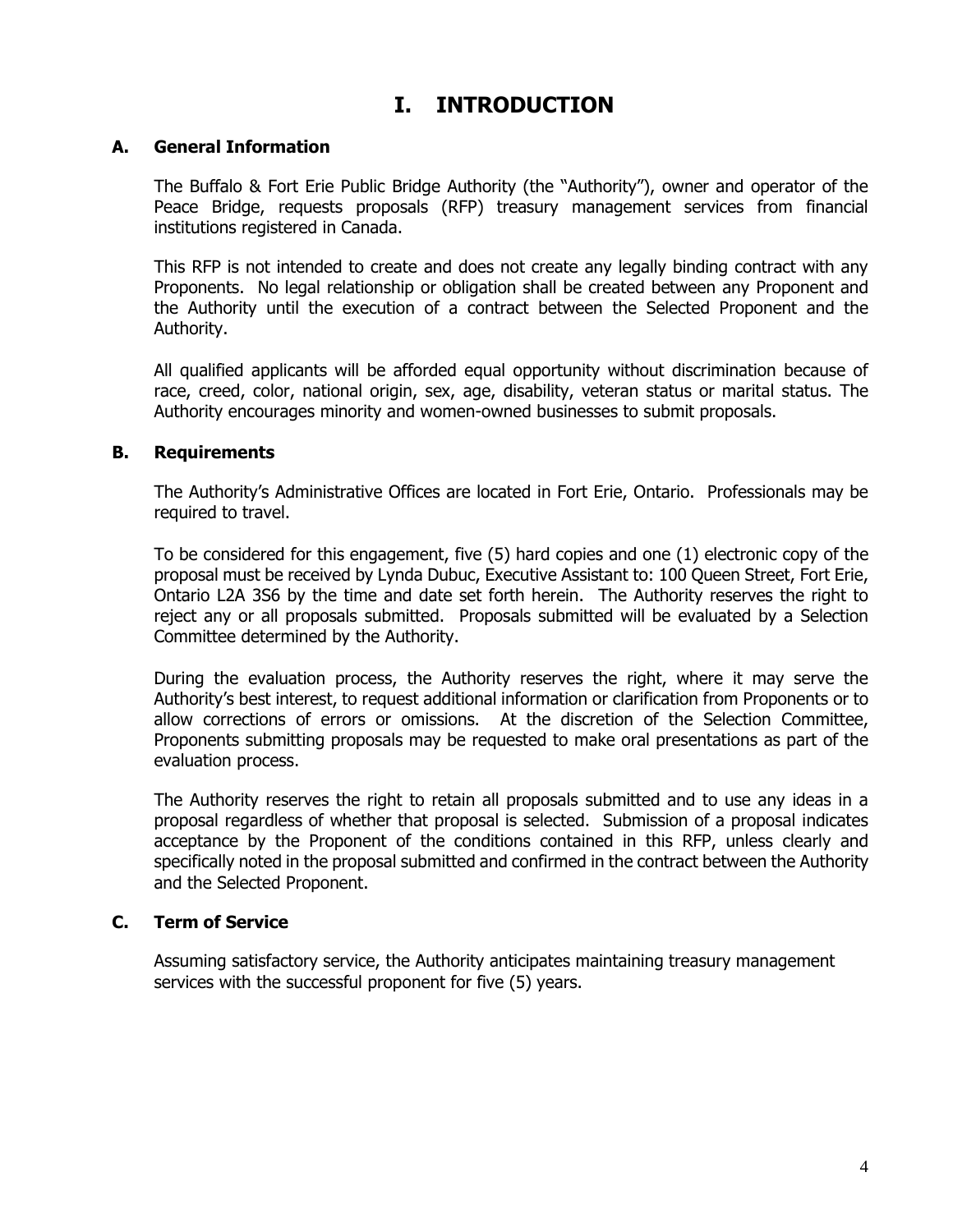## **II. DESCRIPTION OF THE AUTHORITY**

#### **A. Name of Contact Person**

The principal contact with the Buffalo & Fort Erie Public Bridge Authority will be Lynda Dubuc, Executive Assistant, who will coordinate all communication with and information to be provided by the Authority. Lynda will also ultimately provide the Selected Proponent with information as required to complete the engagement on behalf of the Authority.

Proponents intending to respond to this RFP should notify Lynda Dubuc, Executive Assistant via email at **Ild@peacebridge.com** and provide the contact name of a representative at the Proponent and their coordinates.

#### **B. General Information**

The Authority is a body corporate and politic constituting a public benefit corporation created under the laws of the State of New York and by an act of the Parliament of Canada and consented to by the United States Congress. The Authority is governed by a ten member Board consisting of five members from New York State and five members from Canada. The mission of the Authority is to be known as the premier Canada/U.S. international border crossing, providing excellence in customer service and an effective conduit for trade and tourism.

The Authority owns and operates the Peace Bridge which spans the Niagara River between Buffalo, New York and Fort Erie, Ontario. In addition to toll revenue from vehicles crossing the bridge, the Authority also derives significant revenue in the form of rental and fee income from the United States General Services Agency, U.S. and Canadian duty-free shops and commercial brokers operating on the property owned by the Authority.

During 2021, toll revenues were approximately \$18.2 million, generated from 1.1 million commercial vehicles and 682,000 automobiles that used the bridge. Pre-covid volumes were 1.1 million commercial vehicles and 4.0 million automobiles. In addition to the Peace Bridge, the Authority owns, operates and maintains approximately 70 acres of property in Canada and 17 acres of property in the United States. The Canadian property has three buildings constructed in 2006, housing Authority administration, Canada Border Services Agency, and Citizenship and Immigration Canada. The duty-free store, toll collection facilities, and buildings housing customs brokers and Authority maintenance are also located on the Canadian property. The U.S. toll plaza consists of a duty free store, and buildings housing U.S. Customs & Border Protection, various other U.S. Government agencies and customs brokers.

Additional information regarding the PBA may be obtained at www.peacebridge.com. The 2021 audited financial statements are located under "About Us/Publications".

#### **C. Nature of Cash Receipts**

Annual cheque deposits approximate \$1.5 million and EFT tenant payments approximate \$5 million. In addition, credit and debit card deposits are made and funds (denominated in Canadian currency) are transferred from a U.S. bank to the Canadian savings account on a periodic basis. See attachment 1 for estimated quantities for estimated number of monthly transactions.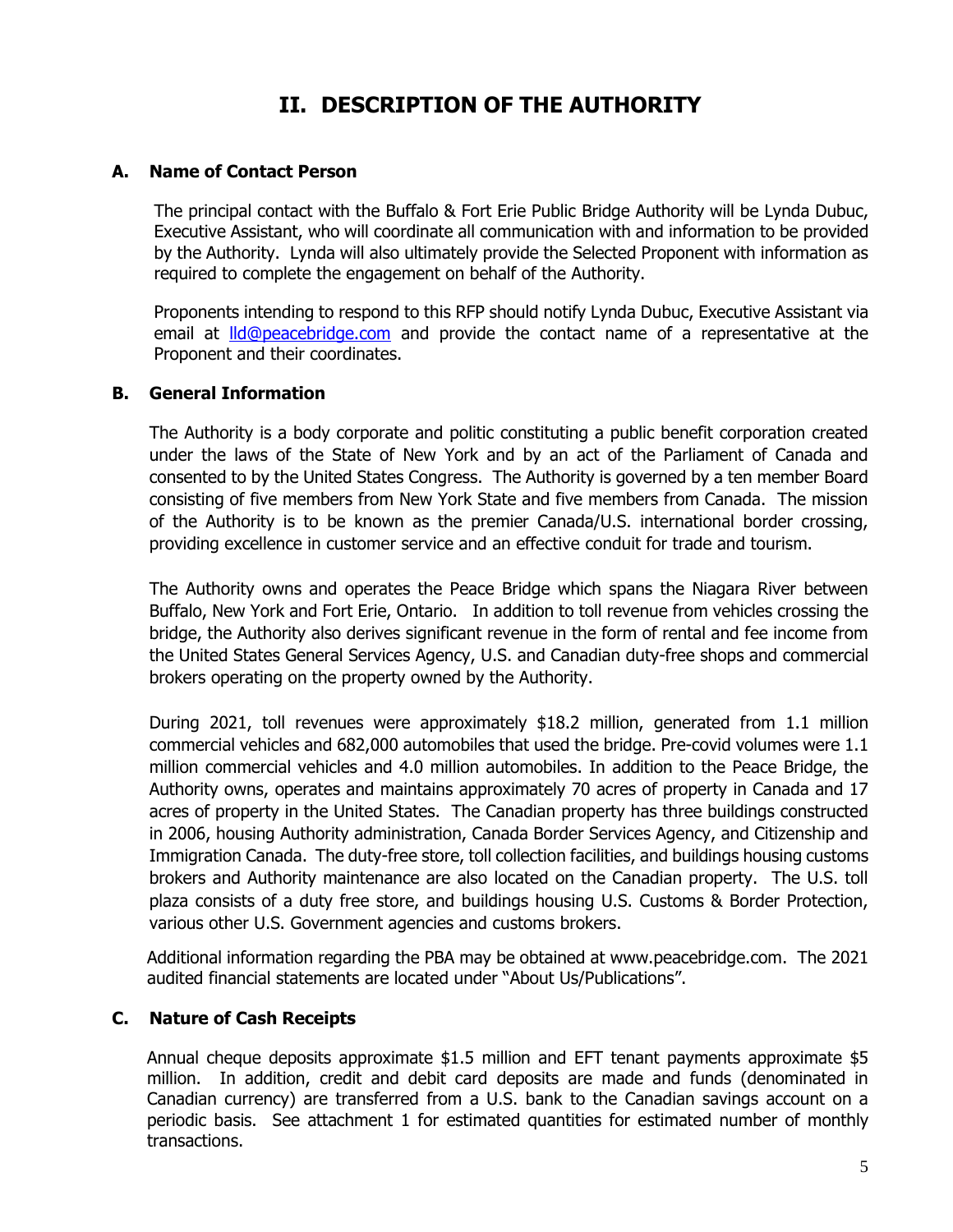#### **D. Nature of Cash Disbursements**

Payroll is processed by a third party (Dayforce) bi-weekly, with disbursements made in total via direct debit. Defined pension benefit contributions are made bi-weekly via direct debit (Industrial Alliance). The PBA issues cheques weekly for operating and capital expenditures and utilities are paid via direct debit. See attachment 1 for estimated quantities for estimated number of monthly transactions.

#### **E. Nature of Account Reconciliation**

Electronic transfers are reviewed weekly by the PBA and all accounts are reconciled within seven business days after month-end. Account Reconciliation Services provided from the financial institution are to be used in conjunction with positive pay or other enhanced cheque clearing security features. This service will include outstanding cheque lists provided no less than monthly, or provide alternative solutions bearing the same reconciliation requirements.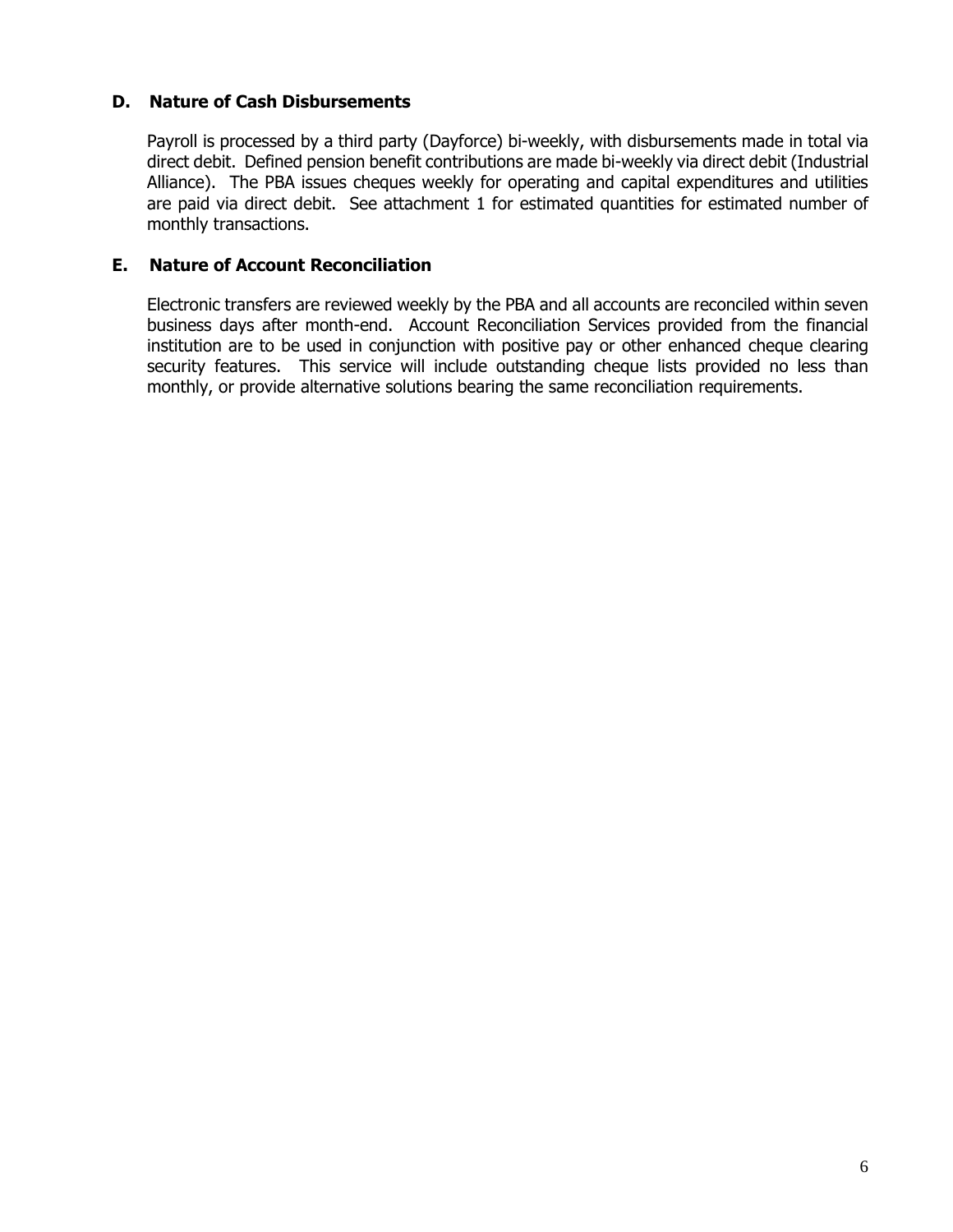## **III. DESCRIPTION OF THE RFP PROCESS**

#### **A. Proposal Calendar**

The following is a list of key dates (all Eastern time) up to and including the date a Proponent's proposal is due to be submitted:

| Requests for proposals issued        | May 12, 2022             |
|--------------------------------------|--------------------------|
| Due date for submission of questions | May 30, 2022 at 1:00 PM  |
| Questions to be answered             | June 6, 2022 at 1:00 PM  |
| Due date for proposals               | June 20, 2022 at 1:00 PM |

#### **B. Expected Notification and Contract Dates**

| Successful Proponent notified by | July 6, 2022          |
|----------------------------------|-----------------------|
| Contract executed                | Week of July 18, 2022 |

The successful Proponent must be prepared to commence performance for the services described herein immediately upon notice of award.

These dates are expected timelines and the Authority reserves the right to extend or change the timelines for the RFP Process at any time prior to the Proposal submission deadline.

#### **C. Inquiries**

Inquiries concerning this RFP must be made by **May 30, 2022, before 1pm Eastern** via email to:

#### **BUFFALO & FORT ERIE PUBLIC BRIDGE AUTHORITY Attn: Lynda Dubuc, Executive Assistant; lld@peacebridge.com**

All questions and answers will be emailed to all Proponents that have provided contact information as requested by May 30, 2022. Contact with personnel of the Authority, other than the designated Contact Person, regarding this RFP may be grounds for elimination from the selection process.

Communications to Proponents by the Authority will be provided solely by the Authority's Contact Person. Information obtained from any other source is not binding on the Authority.

Questions or requests for clarification received after 1 p.m. Eastern time May 30, 2022, will not receive a response from the Authority.

#### **D. Modifications to the RFP**

The Authority may modify any part of the RFP prior to the deadline for submission of Proposals by issuance of a written addendum. Any addendum issued by the Authority will be posted to the Authority website. In addition, an email notification of the posting of an addendum will be distributed to all Proponents that provided contact information as requested. No other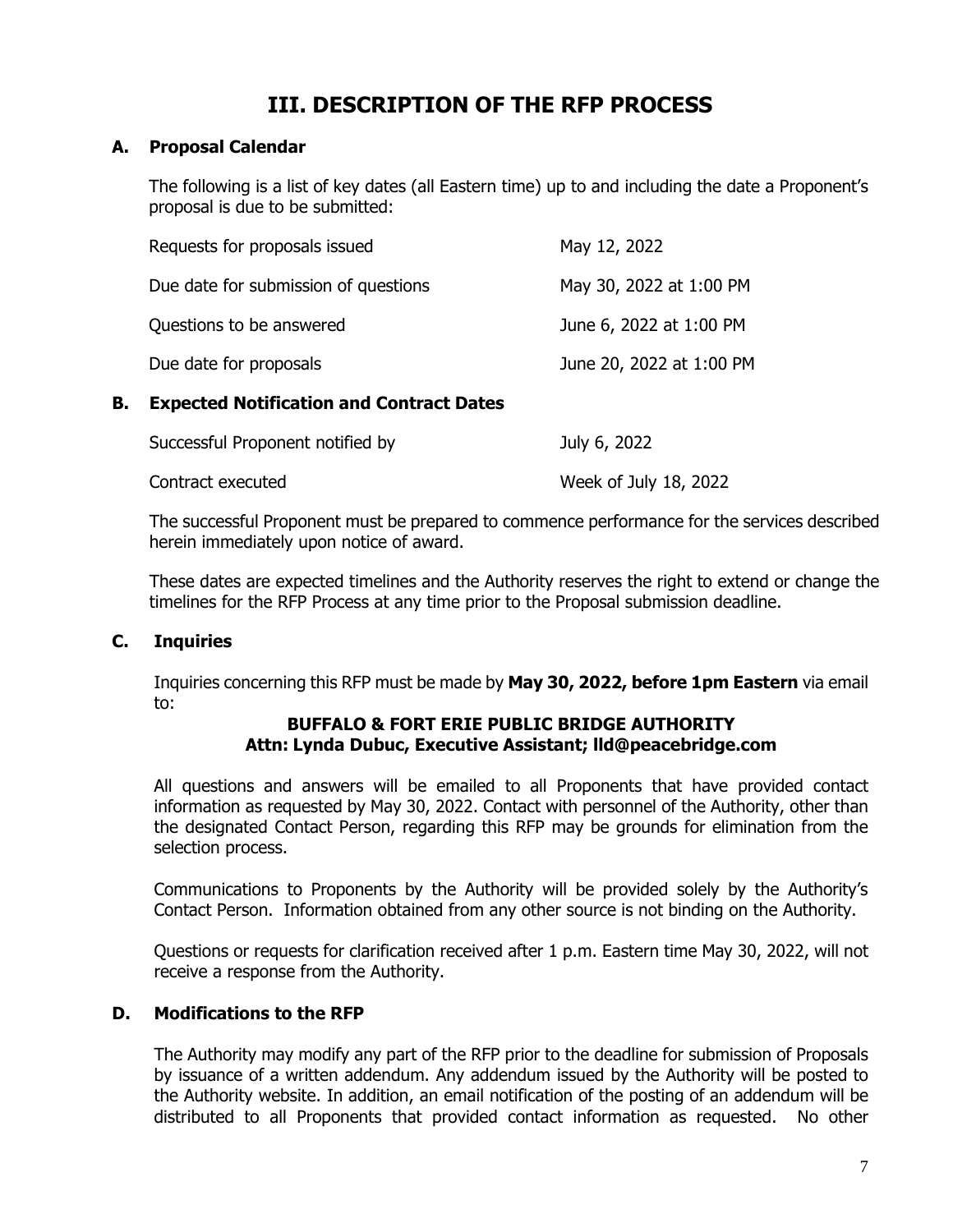statements whether oral or in writing, unless such statements have been posted on the Authority website as set out in this RFP, shall amend the RFP.

It is the Proponent's sole responsibility to ensure that it has received all addenda issued by the Authority. Proponents may seek confirmation of the number of addenda issued under this RFP by writing to the Authority's Contact Person, notwithstanding, the onus remains on the Proponent to ensure it has received all addenda.

#### **E. Errors and Omissions**

Proponents discovering any ambiguity, conflict, discrepancy, omission or other error in this RFP, should immediately notify via e-mail, prior to the due date for Proposals, the Authority's Contact Person and advise of such error and request clarification or modification of the RFP. Modifications to this RFP or any clarifications will be issued by written addenda published on the Authority website.

If a Proponent fails to notify the Authority prior to the due date for Proposals, of a known error or an error that reasonably should have been known, the Proponent assumes all risk. If awarded any contract, the Proponent shall not be entitled to additional compensation or time by reason of the error.

It is the Proponent's obligation to identify any errors or omissions, conflicts or ambiguities in the RFP as soon as possible.

#### **F. Inquiries by Proponents – Clarifications**

It is the Proponent's obligation to seek clarification from the Authority on any matter it considers to be unclear in relation to this RFP.

Proponents are permitted to submit questions or request information during the RFP process. All questions or requests for information must be submitted in writing and solely to the Authority's Contact Person as identified in section C above. Responses to Proponent clarification questions will be published on the Authority website in accordance with the Timetable set out in this RFP.

If the Proponent believes that its question is of a commercially sensitive or confidential nature relating to the Proponent, a Proponent may request that a response to its question be kept confidential by clearly marking the question as "Confidential". If the Authority decides that a question marked "Confidential", or the Authority's response to such a question, must be published to all Proponents, then the Authority will notify the Proponent and provide the Proponent with the opportunity to proceed with the question as a public question or to withdraw the question. However, if the Proponent does not withdraw the question, then the Authority may, at its sole discretion, provide its response to all Proponents by way of written Addendum.

If the Authority in its review determines that a question is of a commercially sensitive or confidential nature, it will respond directly to the Proponent.

Notwithstanding, if in the sole opinion of the Authority, one or more other Proponents submits a question on the same or similar topic to a question previously submitted by another Proponent as "Confidential", the Authority may provide a response to such a question to all Proponents by way of written addendum; and if the Authority determines there is any matter which should be brought to the attention of all Proponents, whether or not such matter was the subject of a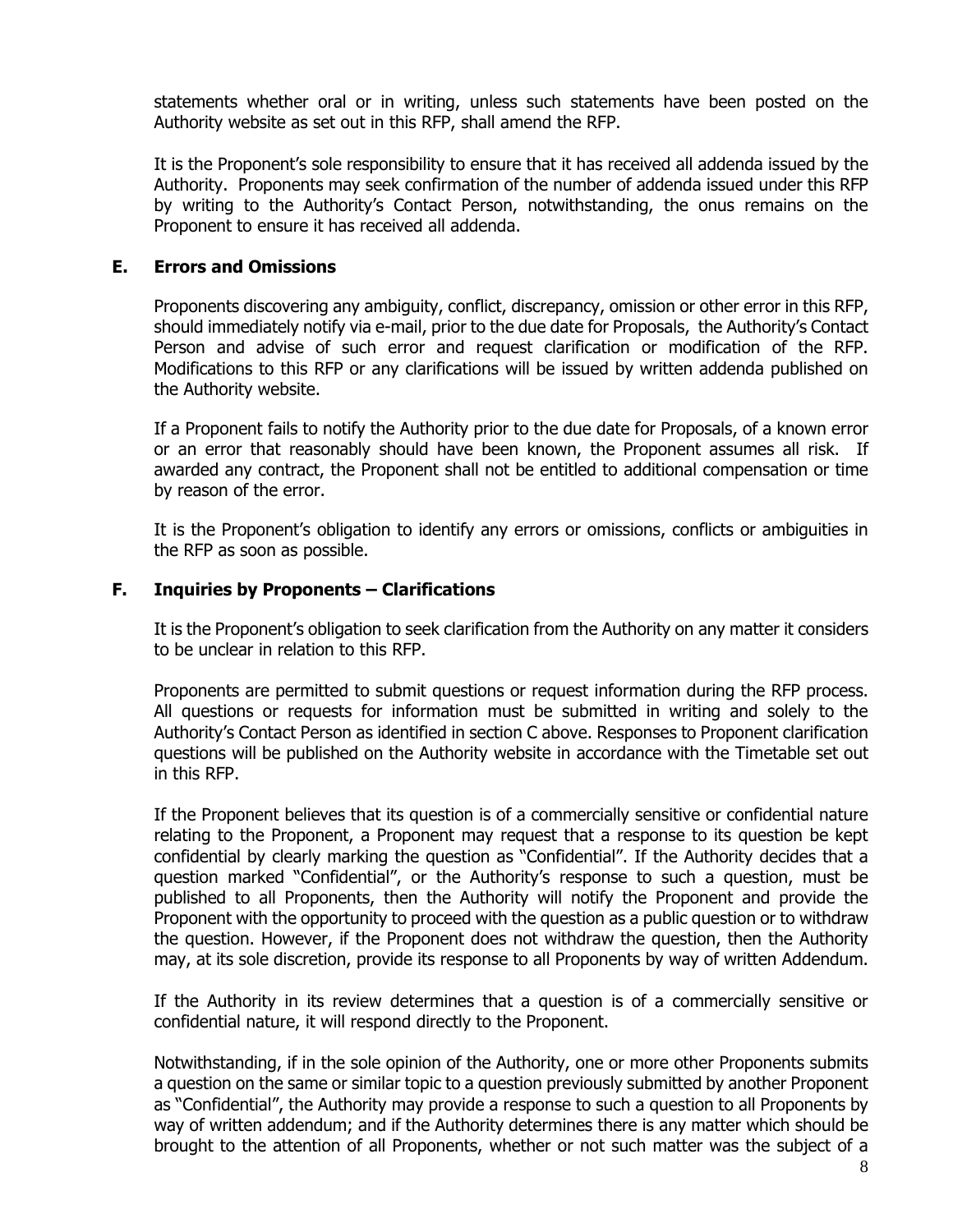question, including a question marked "Confidential", the Authority may, in its discretion, publish the question, response or information with respect to such matter to all Proponents by way of written addendum.

#### **G. Prohibited Conduct**

#### i. No Lobbying

A Proponent, any Proponent team members including key personnel, and their respective directors, officers, employees, consultants, agents, advisors and representatives will not engage in any form of political or other lobbying whatsoever, to any party, in relation to the this RFP, or the competitive selection process, including for the purpose of influencing the outcome of the competitive selection process. Further, no such person (other than as expressly contemplated by this RFP) will attempt to communicate in relation to this RFP, or the competitive selection process, directly or indirectly, with any representative of the Authority, (including any member of the Board of Directors), or any director, officer, employee, agent, advisor, consultant or representative of any of the foregoing, as applicable, for any purpose whatsoever in relation to this RFP, or the competitive selection process, including for the purpose of influencing the outcome of the competitive selection process.

Violation of this provision will be grounds for immediate disqualification.

From the date this RFP is issued until the contract award has been announced, no Proponentinitiated contact with any Authority official shall be permitted regarding this RFP, other than written inquiries to the Authority's Contact Person, as described in this section.

#### ii. No Collusion

A Proponent shall not engage in any illegal business practices, including activities such as bidrigging, price-fixing, bribery, fraud, coercion or collusion. A Proponent shall not engage in any unethical conduct, including lobbying, as described above, or other inappropriate communications; offering gifts to any employees, officers, agents, elected or appointed officials or other representatives of the Authority; submitting proposals containing misrepresentations or other misleading or inaccurate information; or any other conduct that compromises or may be seen to compromise the competitive process provided for in this RFP.

A Proponent and any Proponent team members, their employees, agents and representatives involved with the Proponent's Proposal, including key personnel, will not discuss or communicate, directly or indirectly, with any other Proponent or any director, officer, employee, consultant, advisor, agent or representative of any other Proponent (including any Proponent team member or key personnel of such other Proponent) regarding the preparation, content or representation of their Proposals.

By submitting a Proposal, a Proponent, on its own behalf and as authorized agent of each firm, corporation or individual member of the Proponent or Proponent team, represents and confirms to the Authority, with the knowledge and intention that the Authority may rely on such representation and confirmation, that its Proposal has been prepared without collusion or fraud, and in fair competition with Proposals from other Proponents.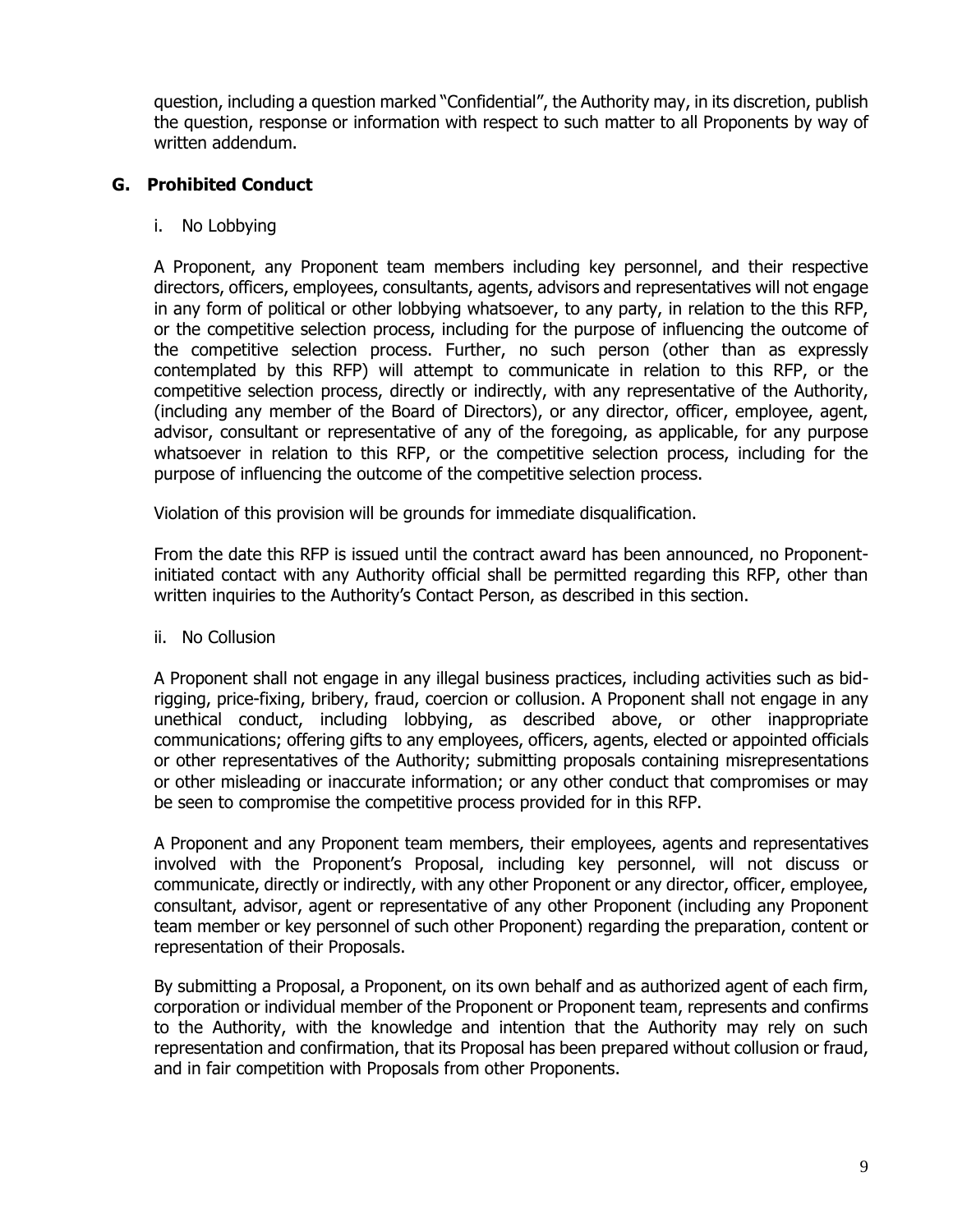iii. Conflict of Interest

In addition to the other information and representations made by each Proponent in the Submission Form, each Proponent must declare whether it has an actual or potential Conflict of Interest as defined in section V. A. 2. (v).

If, at the sole and absolute discretion of the Authority, the Proponent is found to be in a Conflict of Interest, the Authority may, in addition to any other remedies available at law or in equity, disqualify the proposal submitted by the Proponent.

The Proponent, by submitting the Proposal, warrants that to its best knowledge and belief no actual or potential Conflict of Interest exists with respect to the submission of the proposal or performance of the contemplated contract other than those disclosed in the Submission Form. Where the Authority discovers a Proponent's failure to disclose all actual or potential Conflicts of Interest, the Authority may disqualify the Proponent or terminate any contract awarded to that Proponent pursuant to this procurement process.

#### **H. Proponent Due Diligence**

The Authority does not make any representation, warranty or guarantee as to the accuracy of the information contained in the RFP or in addenda to this RFP.

The Proponent is solely responsible, at its own cost and expense, to carry out its own independent research, due diligence or to perform any other investigations, considered necessary by the Proponent to satisfy itself as to all existing conditions affecting the Authority.

Proponents agree that by submitting a Proposal in response to this RFP, they certify that they have read and agree to comply with all terms set out in this RFP.

#### **I. No Reimbursement and No Claim**

There is no expressed or implied obligation for the Authority to reimburse responding Proponents for any expenses incurred in any way in preparing Proposals in response to this RFP. The Proponent shall bear all costs associated with the preparation and submission of a Proposal, including but not limited to any related travel expenses.

By submitting a Proposal, Proponents waive any claim or cause of action that they may have against the Authority as a result of the conduct of this RFP process or any resulting contract.

#### **J. Proponent Amendments or Withdrawal of Proposal**

At any time prior to the Proposal submission deadline, Proponents may amend or withdraw a submitted Proposal. Any amendment should clearly indicate which part of the Proposal the amendment is replacing.

#### **K. Authority's Rights**

The Authority has no obligation to any Proponent to award a contract at the conclusion of this process. The lowest cost Proposal will not necessarily be selected.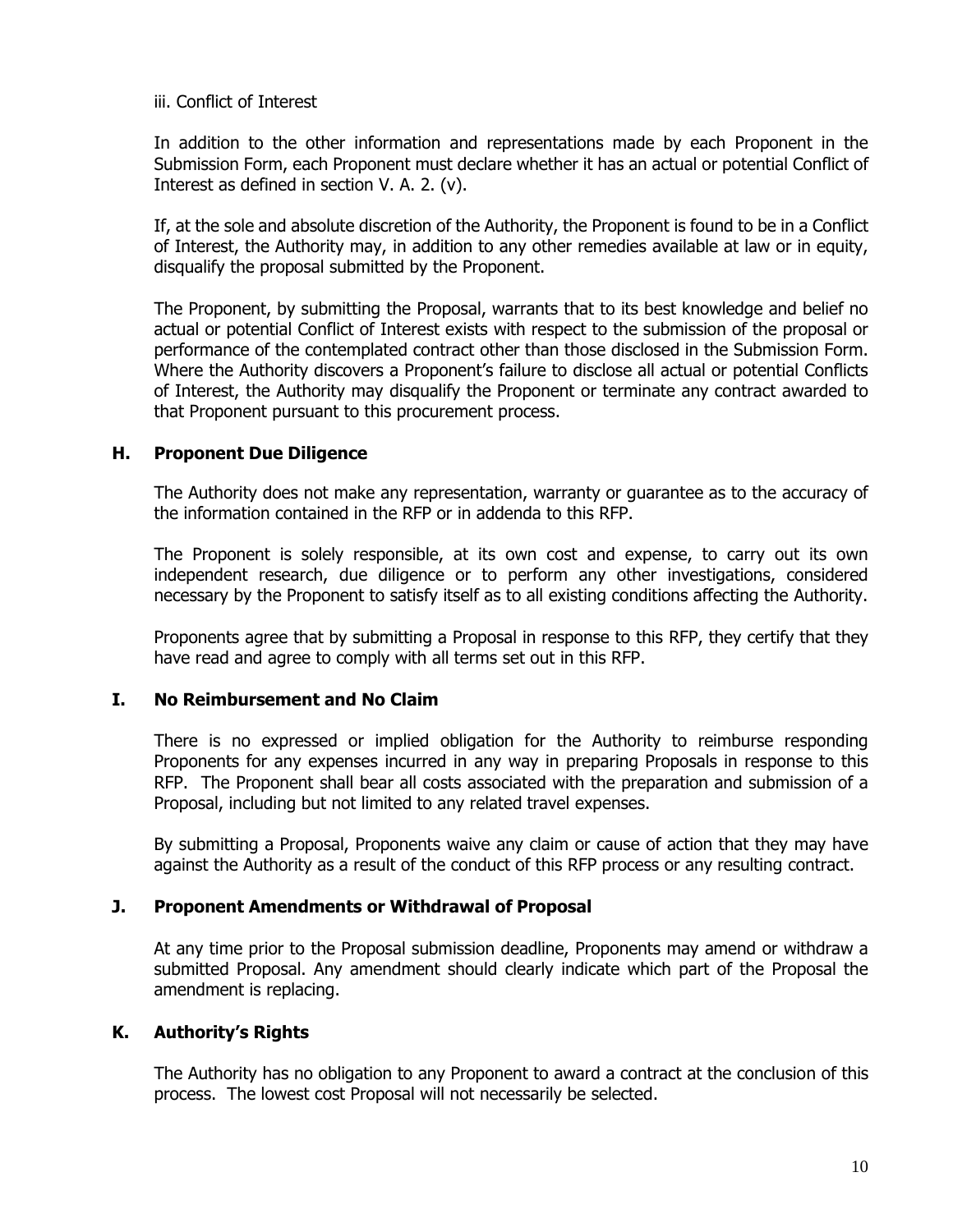This RFP is not intended, nor should it be interpreted, to be an offer, an acceptance, a contract or any type of binding agreement, nor to commit the Authority to proceed with this or any other process. Notwithstanding any written or verbal communications, or series of communications, to the contrary, the Authority shall not be deemed to have entered into a contract or any other binding agreement for treasury management services.

This RFP does not purport to be all-inclusive or to contain everything that a Proponent might wish or require. The Authority makes no representation or warranty, whether expressed or implied, as to the accuracy or completeness of any such material, information, reports or statements and expressly disclaims any and all liability for any errors or omissions in all information, materials, reports or in any other written or oral communication obtained by, given to, or made available to any Proponent.

No implied contract of any kind whatsoever by or on behalf of the Authority shall arise or be implied from anything contained in this RFP.

In addition to the rights expressed in this RFP, the Authority reserves the right at its sole discretion, where it may serve the Authority's best interest, to:

- 1. make changes and amendments to the requirements of this RFP at any time;
- 2. refuse to answer questions that do not pertain directly to the subject matter of this RFP;
- 3. waive formalities and accept Proposals which substantially comply with the requirements of this RFP;
- 4. request additional information or clarifications from Proponents, including but not limited to references and service capacity, and incorporate a Proponent's response to that request for clarification into the Proponent's Proposal;
- 5. retain all Proposals submitted and to use any ideas in a Proposal regardless of whether that Proposal is selected;
- 6. request written clarification or the submission of supplementary written information from any Proponent. This is not an opportunity for the Proponent to correct any errors or enhance its Proposal in a material way;
- 7. verify with the Proponent or with a third party any information set out in a Proposal. The Authority has no obligation to verify or investigate any information it may receive from any Proponent or third party;
- 8. disqualify any Proposal where the Proposal contains misrepresentations, or inaccurate or misleading information;
- 9. disqualify any Proponent that in the Authority's sole discretion has a conflict of interest or an unfair advantage, whether real, perceived, existing now or likely to arise in the future or who has engaged in Prohibited Conduct as defined in this RFP;
- 10. during the evaluation of Proposals, assess a Proponent's Proposal on the basis of:
	- a. the Proponent's submissions in response to this RFP;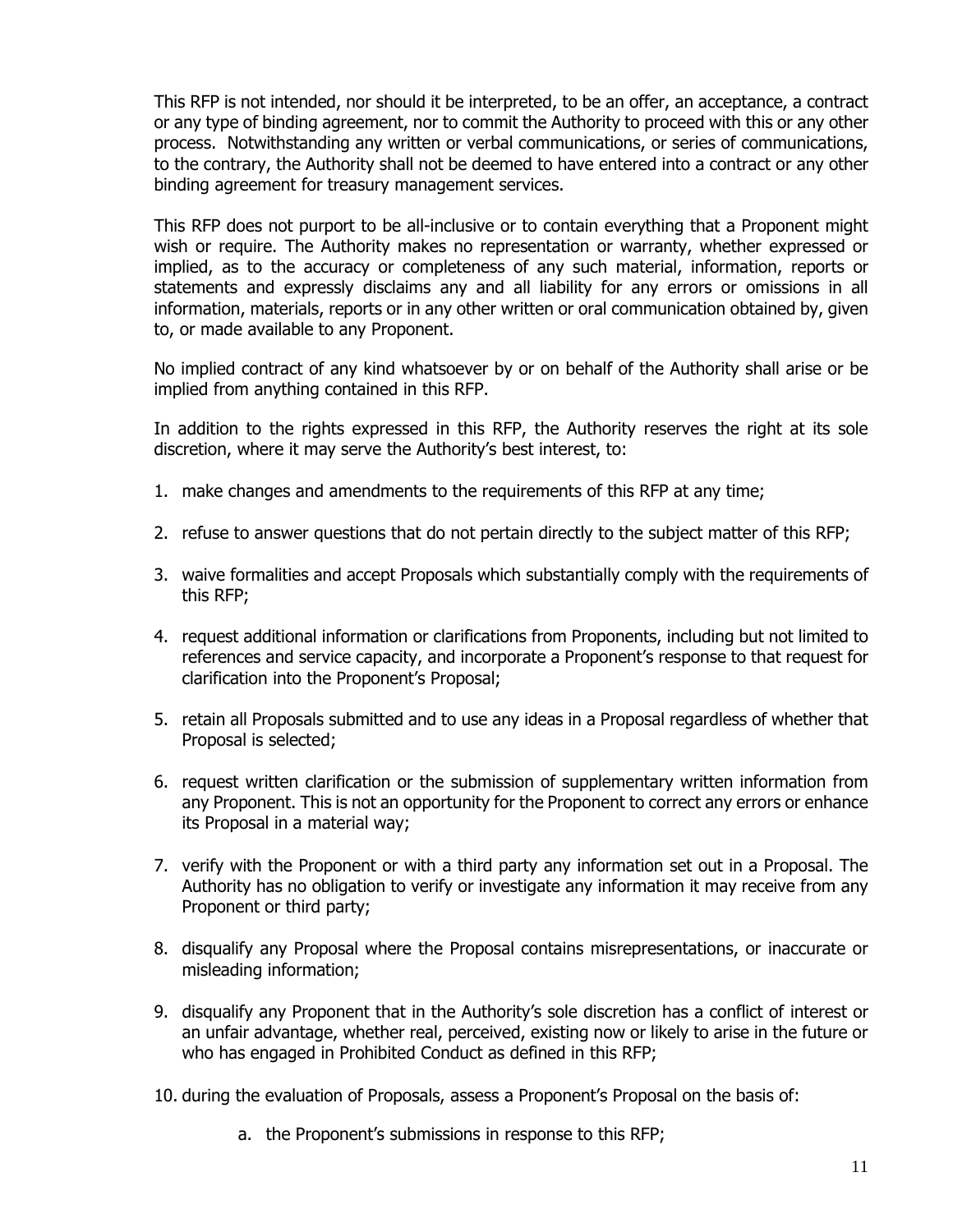- b. a financial analysis determining the actual cost of the Proposal;
- c. information provided by references; or
- d. information provided by a Proponent pursuant to the Authority exercising its
- e. clarification rights under this RFP process;
- 11. conduct interviews with Proponents, to seek clarification or verify any or all information provided by the Proponent in its Proposal;
- 12. negotiate with any Proponent or more than one Proponent with respect to any of the requirements in the Proposal or the RFP;
- 13. cease negotiations with any Proponent and proceed to the next ranked Proponent;
- 14. accept or reject a Proposal if only one Proposal is submitted;
- 15. select any Proposal other than the Proponent whose Proposal reflects the lowest cost;
- 16. reject any or all Proposals; and
- 17. cancel this RFP at any time without any contract or issue a new RFP for the same or similar underwriting services.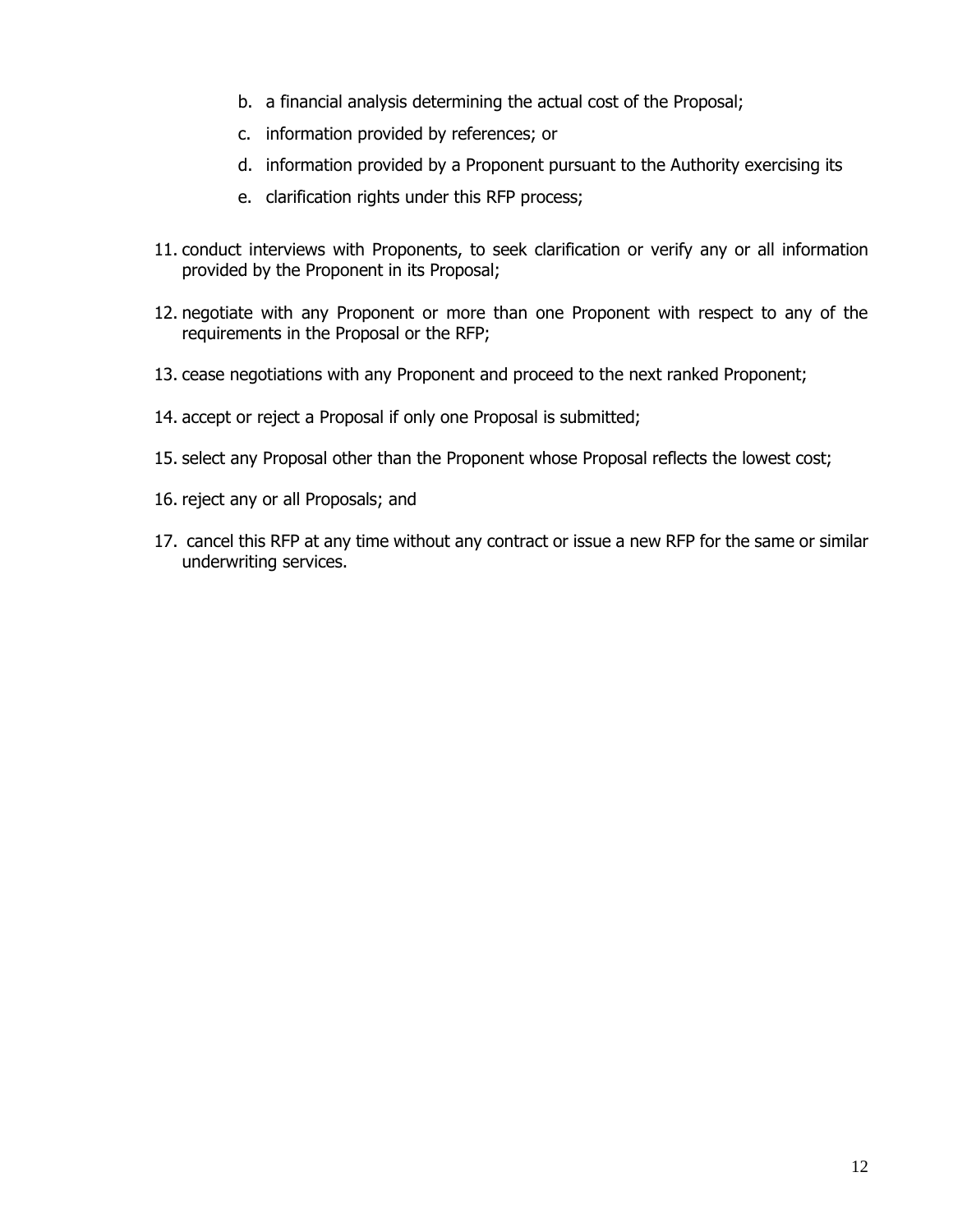## **IV. SCOPE OF SERVICES**

The Authority is seeking proposals from qualified banks registered in the Province of Ontario to provide treasury management services pursuant to the Scope of Work as outlined below.

#### **DESCRIPTION OF BASE BANKING REQUIREMENTS**

The Authority collects revenue and incurs expenses in both Canadian and U.S. dollars, and maintains separate banking relationships for Canadian and U.S. treasury management. This proposal covers Canadian treasury management and the deposit of all cash.

#### **A**. **Current Account Structure**

The Authority currently maintains the following Canadian denominated accounts: Chequing – Operating and capital cheques are issued weekly. Funds are automatically transferred at the end of the day to cover operating and capital cheques.

Savings – Cheques and a de minimums amount of cash are deposited at a branch location approximately two times per week. Debit and credit card deposits are made into this account via debit/credit card machines located in the toll booths and supervisor's office. Rental customers deposit funds into this account via EFT/wire. Transfers are made automatically out of this account daily to fund the chequing account. Wire transfers in Canadian dollars are made to this account from an account maintained with a U.S. bank as required.

Bi-weekly payroll cheques are issued by a third-party payroll processor (Dayforce), funded via direct debit out of an operating account for the total amount and various utilities are paid monthly via direct debit. Defined pension benefit contributions are funded via direct debt out of the same operating account (Industrial Alliance).

#### **B. Scope of Work**

The Proponent will perform the following services at a minimum:

- 1. Ability to maintain the two accounts noted above;
- 2. On-line account access (same day);
- 3. On-line wire transfer, EFT transfer (electronic fund transfer) and book transfer ability;
- 4. Positive pay
- 5. Cheque imaging/storing (CD) or alternatives;
- 6. Ability to process debit/credit card transactions via a hand held wireless devices (currently using Moneris)

#### **C. Optional Services**

Recognizing the minimal amount of physical cheques that the Authority deposits and issues, the proposal should address the costs, benefits, and recommendations associated with the following optional services (other services should be addressed in the "Value-Added Services" section):

- 1. Investment options for excess cash;
- 2. Account security features for direct debit transactions;
- 3. Merchant services for debit and credit card processing;
- 4. Ability to wire funds to the Authority's U.S. bank account;
- 5. Automatic sweep account.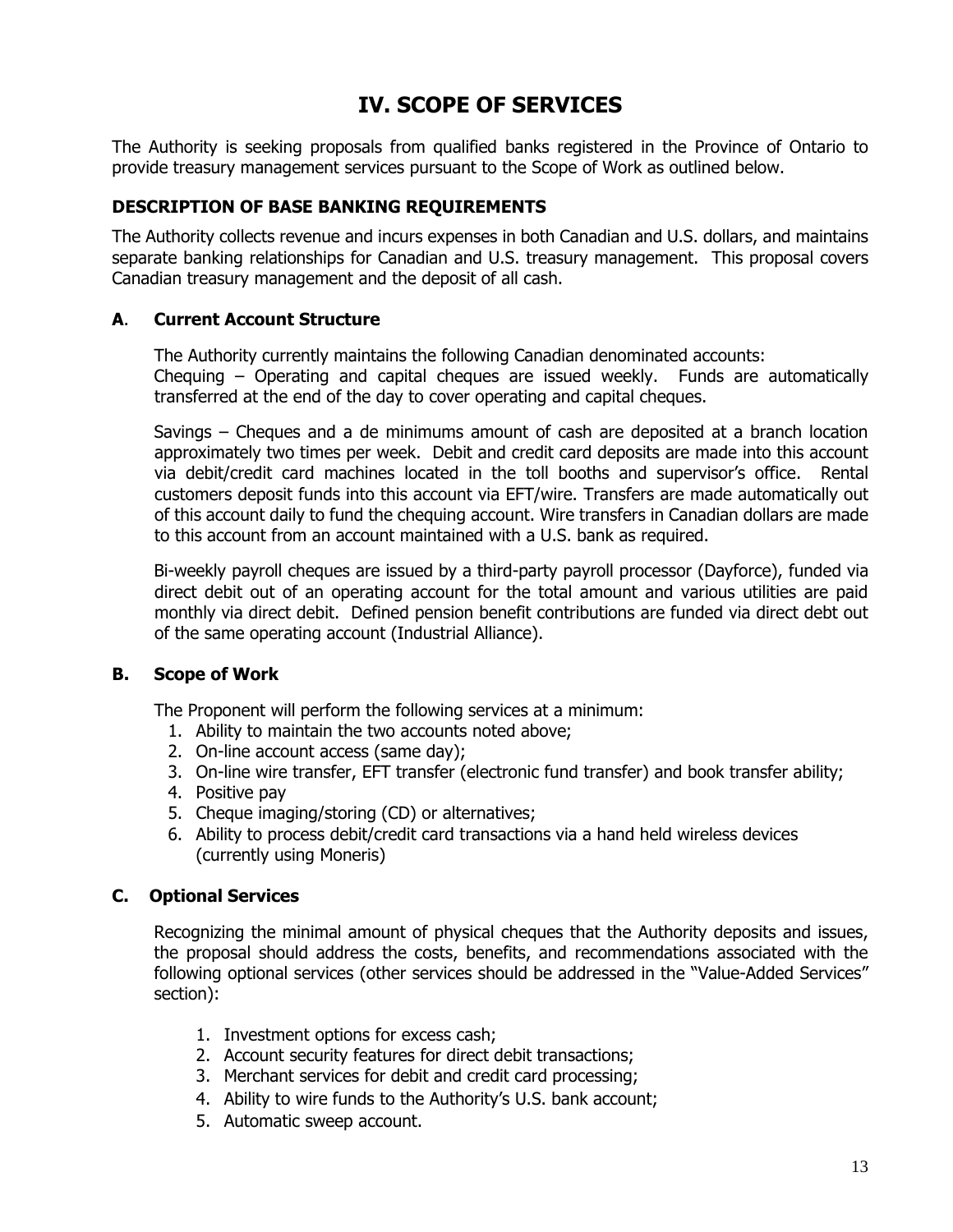## **V. PROPOSAL REQUIREMENTS**

#### **A. General Requirements**

**1. Inquiries** – Inquiries concerning the request for proposals and the subject of the request for proposals must be made via e-mail to:

#### **BUFFALO & FORT ERIE PUBLIC BRIDGE AUTHORITY**

#### **Attn: Lynda Dubuc, Executive Assistant [lld@peacebridge.com](mailto:lld@peacebridge.com)**

All questions and answers will be e-mailed to all banks participating in the proposal process and will be posted to the Authority's website as described in this RFP.

Contact with personnel of the PBA other than Lynda Dubuc, Executive Assistant, regarding this request for proposals may be grounds for elimination from the selection process.

- **2. Submission of Proposals** The following material is required to be received by **June 20, 2022 at 1:00 P.M.** for a proposing firm to be considered:
	- a. Five (5) copies of the proposal, limited to ten (10) pages in length including attachments, must include the following:
		- (i)  $\overline{t}$  Title Page Title page showing the request for proposals subject; the Proponent's name; the name, address, and telephone number of the contact person; and the date of the proposal.
		- (ii) Table of Contents
		- (iii) Transmittal Letter A signed letter of transmittal briefly stating the Proponent's understanding of the work to be completed, the commitment to perform the work within the time period (or exceed the timeline), a statement why the Proponent believes itself to be best qualified to perform the engagement, and a statement that the proposal is a firm and irrevocable offer. The transmittal letter should also state the name, telephone number and e-mail address of the individual with the Proponent who will serve as the Authority's primary contact concerning the proposal. An unsigned proposal will be rejected.
		- (iv) Non-collusive Proposal Certification The Proponent must provide a signed statement certifying the following:
			- $\circ$  the proposal is genuine and is not made in the interest of, or on behalf of, an undisclosed person, firm or corporation;
			- $\circ$  that the Proponent has not directly or indirectly induced or solicited any other Proponent to submit a false or sham proposal, or decline to submit a proposal;
			- $\circ$  that the Proponent has not sought, by collusion, to obtain any advantage over any other Proponent or over the Authority.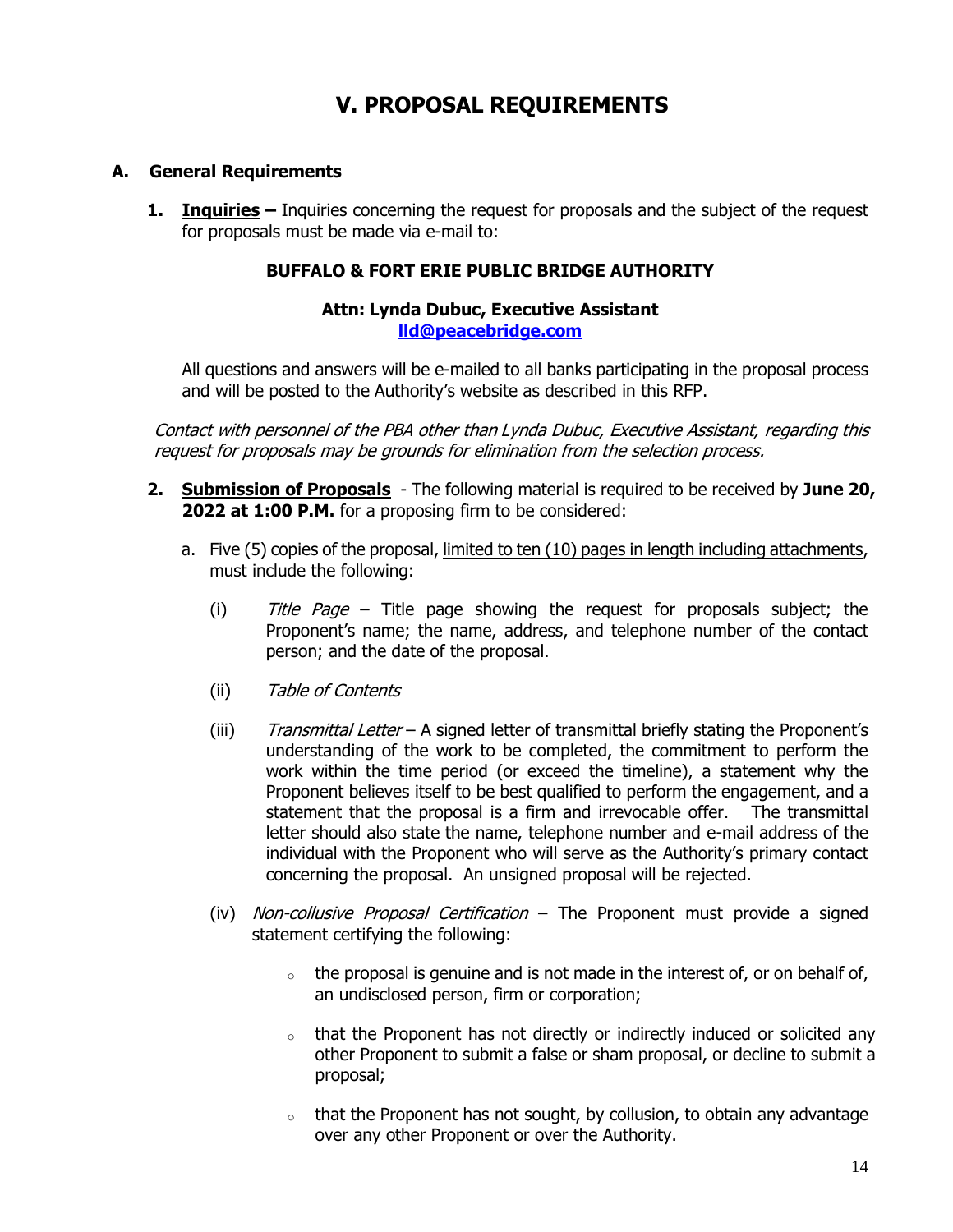- (v) Conflict of Interest Declaration The Proponent must provide a signed statement containing one (1) of the following sub paragraphs (Proponents should refer to the definition of Conflict of Interest as defined in section B. 2 below):
	- $\circ$  The Proponent declares that there is no actual or potential Conflict of Interest relating to the preparation of its proposal, and/or the Proponent does not forsee an actual or potential Conflict of Interest in performing the contractual obligations contemplated in the RFP;

OR

 $\circ$  The Proponent declares that there is an actual or potential Conflict of Interest relating to the preparation of its proposal, and/or the Proponent forsees an actual or potential Conflict of Interest in performing the contractual obligations contemplated in the RFP

If the proponent declares an actual or potential Conflict of Interest, the Proponent must set out details of the actual or potential Conflict of Interest.

(vi) *Detailed Proposal* – The detailed proposal should follow the order set forth in Section V. B. of this request for proposals.

Cost  $Bid -$  The cost bid proposal should contain the fee for services, including a detailed analysis of the fee that would be charged given the transaction volumes attached to this proposal. This analysis should include all fees, including monthly maintenance fees, statement fees, etc. and should cover all services as described in this RFP and any additional services proposed, or included as value-added services. Banks proposing a compensation balance arrangement must provide the same detailed calculation, detailing balance requirements rather than fees

(vii) Proponents must send the completed proposal to the following address:

#### **BUFFALO & FORT ERIE PUBLIC BRIDGE AUTHORITY**

#### **Attn: Lynda Dubuc, Executive Assistant 100 Queen Street, Fort Erie, Ontario L2A 3S6**

#### **The Authority HIGHLY RECOMMENDS HAND DELIVERY. E-MAILS AND FAXES ARE NOT ACCEPTABLE.**

#### **B. Proposal**

#### **1. 1. General Requirements**

The purpose of the proposal is to demonstrate the qualifications and experience of the Proponent seeking to provide treasury management services to the Authority. As such, the substance of proposals will carry more weight than their form or manner of presentation. The proposal should demonstrate the qualifications of the Proponent and of the particular staff to be assigned to provide these services. The proposal should address all the points outlined in the request for proposals. The proposal should be prepared simply and economically, providing a straightforward, concise description of the proposer's capabilities to satisfy the requirements of the request for proposals. While additional data may be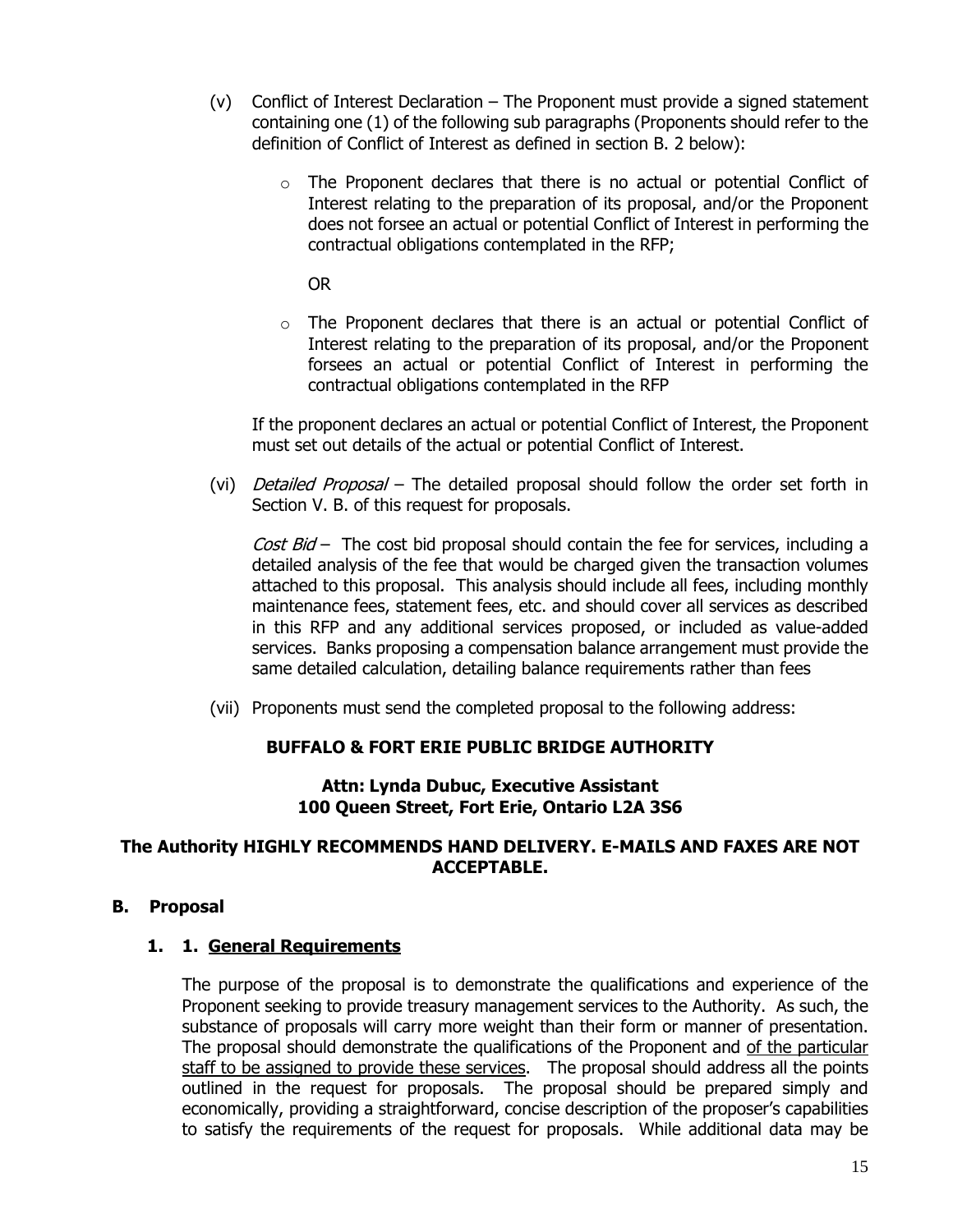presented, the following subjects, item Nos. 2 through 11, must be included. They represent the criteria against which the proposal will be evaluated.

Responses are limited to ten (10) pages, excluding the title page, table of contents, transmittal letter, non-collusive proposal certificate, conflict of interest certificate, and cost bid, requested resumes and official statements, prepared as single-sided pages on 8  $\frac{1}{2}$  x 11 inch paper using at least 10 point type with standard margins.

#### **For clarity purposes, the Authority requests that you restate each question, with the answer stated directly below each question.**

#### **2. Independence**

The Proponent should provide an affirmative statement that it is independent of the Authority and that the Proponent and its staff will avoid any actual or perceived conflict of interest. "Conflict of Interest" includes, but is not limited to, any situation or circumstance where:

(a) in relation to the RFP process, the Proponent has an unfair advantage or engages in conduct, directly or indirectly, that may give it an unfair advantage, including but not limited to (i) communicating with any person with a view to influencing preferred treatment in the RFP process including the giving of a benefit of any kind, by or on behalf of the Proponent to anyone employed by, or otherwise connected with, the Authority; or (ii) engaging in conduct that compromises or could be seen to compromise the integrity of the open and competitive RFP process and render that process non-competitive and unfair; or

(b) in relation to the performance of its contractual obligations under any resulting contract, the Proponent's other commitments, relationships or financial interests (i) could or could be seen to exercise an improper influence over the objective, unbiased and impartial exercise of its independent judgment; or (ii) could or could be seen to compromise, impair or be incompatible with the effective performance of its contractual obligations.

- **3. Scope of Work** The Proponent must provide an affirmative statement that the proposal includes all services noted within Section IV of this proposal.
- **4. Disciplinary Actions** The Proponent must provide information on the circumstances and status of any disciplinary action taken or pending against the bank during the past five (5) years with federal or state regulatory bodies or professional organizations.

#### **5. Proponent Qualifications and Experience**

The Proponent should include the following information:

- a. Proponent name, location of Proponent headquarters, location of office from which services would be rendered to the Authority.
- b. Description of the Proponent, including ownership structure, number of employees, number of years in business, and a brief description of the services the Proponent offers.
- c. Dollar value of assets and credit rating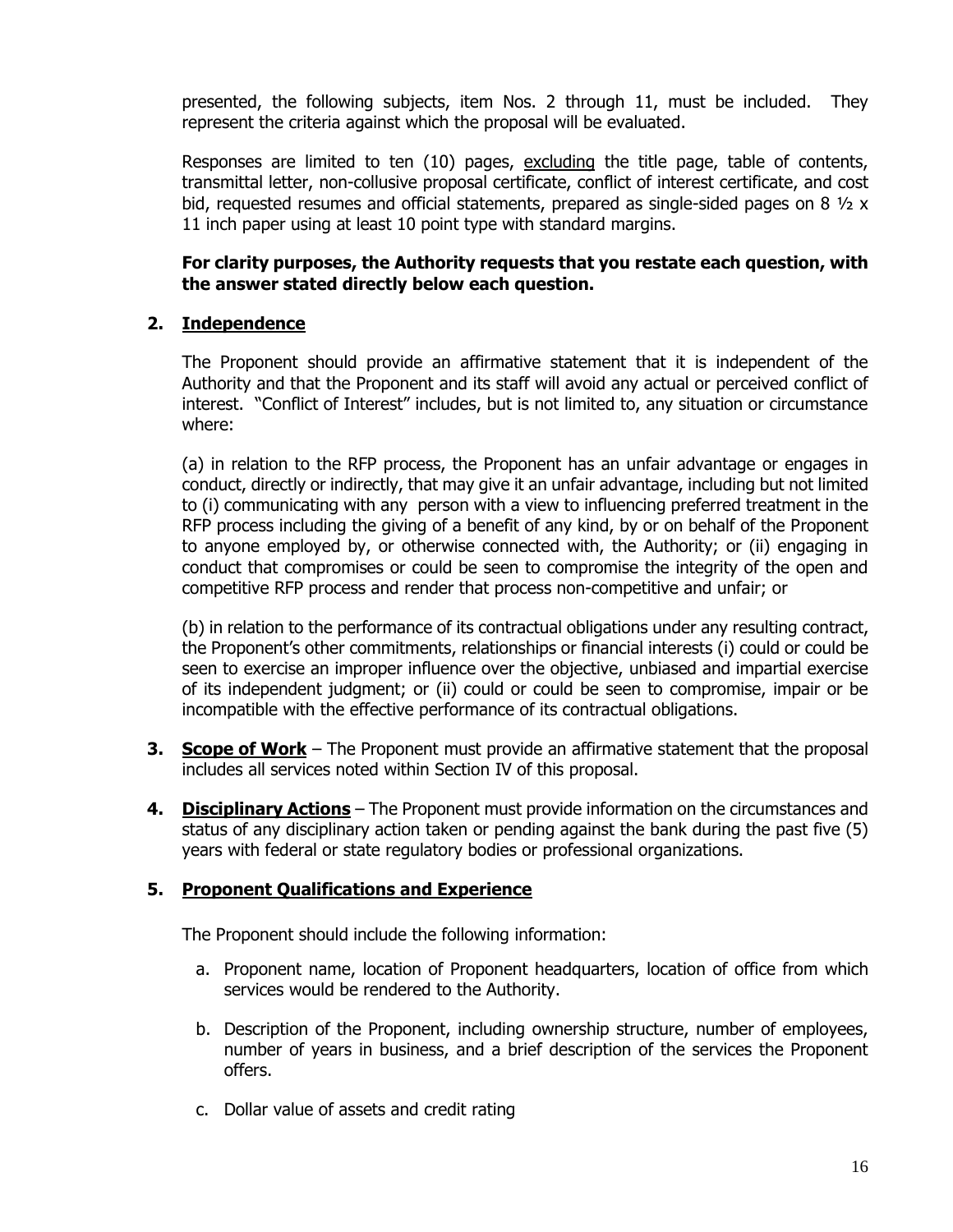- d. Strategic focus of organization
- e. Number of governmental clients
- f. Provide examples of initiatives that your firm has helped implement with other clients and how/why these experiences could be beneficial to the Authority.
- g. Describe any other information about the bank and the bank's experience that are relevant to this RFP which you feel warrant consideration.
- **6. Professional Staff Qualifications –** The Proponent should include the following information:
	- a. Identification of professional staff who would be assigned to this engagement, including their title. A statement as to the availability of the lead person(s) for consultation with the Authority, including but not limited to, his or her willingness and ability to meet in Fort Erie, ON, Canada with Authority officials.
	- b. Description of their proposed role and responsibilities in servicing the Authority.
	- c. The number of years with the firm and number of years in the industry.
	- d. Provide resumes for professional staff who would be assigned to this engagement.
	- e. Experience with clients similar to the PBA.
- **7. Ability to provide Required Services and Optional Services –** The proposer should identify whether they are able to provide the required services noted in Section IV and, based upon information provided herein, the costs, benefits, and recommendations with regard to the Optional Services listed in Section-IV.
- **8. Detailed description of the cash handling, verification, and deposit process** The proposer should identify the location, equipment, security, bonding, and employee/organization responsible for the cash and coin handling process.
- **9. Value-Added Services –** The proposer should identify and describe services offered which may add value (i.e., increase earnings, decrease fees, increase efficiency, increase security) to the Authority.
- **10. Prior Engagements with the Buffalo & Fort Erie Public Bridge Authority –** List separately all engagements within the last five (5) years, for the Authority by type of engagement. Indicate the scope of work, date, the location of the financial institution's office from which the engagement was performed, and the name and telephone number of the principal client contact.
- 11. **Similar Engagements With Other Entities** For the financial institution's office that will be assigned responsibility for this engagement, list the most similar current engagements (maximum of 5), indicating the scope of work, length of service and the name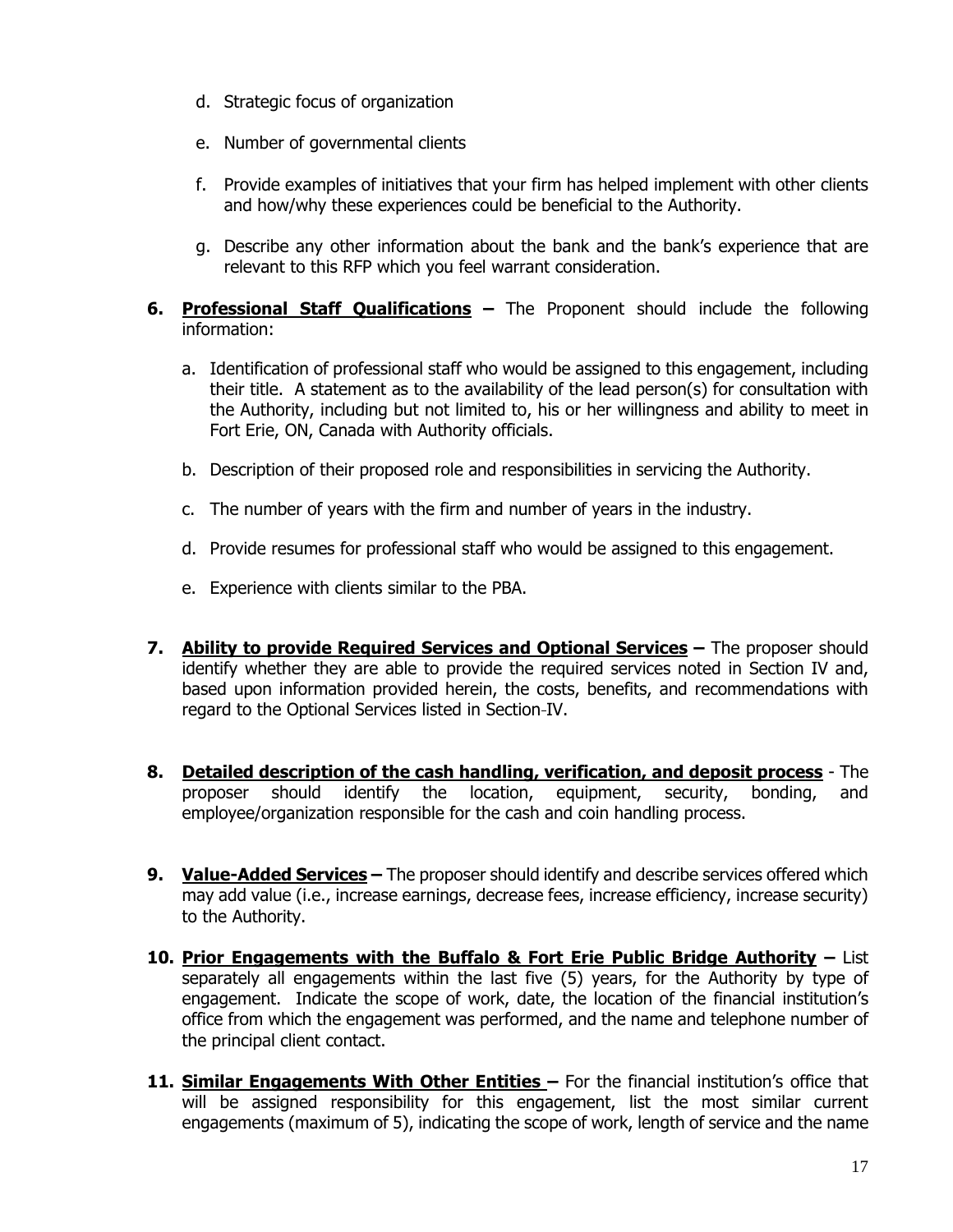and telephone number of the principal client contact. From these engagements, provide at least three (3) references containing contact name, address and telephone number.

- **12. Distinguishing Features** The Proponent should identify and describe the most important attributes that distinguish your bank from competing banks, and how those attributes will benefit the Authority.
- **13. Creative Problem Solving** Describe a recent engagement that called for creativity in your bank's approach to providing a solution to the client. Please be specific and focus on issues that the Authority may face.
- **14. Identification of Anticipated Potential Problems –** The proposal should identify and describe any anticipated potential problems (e.g., deposit location, conversion, etc.), the firm's approach to resolving these problems and any special assistance that will be requested from the Authority.

#### **C. Cost Bid**

**1. Total All-Inclusive Cost Bid** – The Authority is interested in achieving high quality services at the lowest possible cost.

The proposal should contain the fee for services, including a detailed analysis of the fee that would be charged given the transaction volumes attached to this proposal. This analysis should include all fees, including monthly maintenance fees, statement fees, etc. Financial Institution's proposing a compensation balance arrangement must provide the same detailed calculation, detailing balance requirements rather than fees.

**Fee Schedule** –The Authority will not be responsible for expenses incurred in preparing and submitting any proposal. Such costs should not be included in the proposal. The following includes the required format and information to be provided by the Proponent in the Cost Bid. A proposal shall comply with all format and content requirements as detailed in this RFP. Failure to comply with format and content requirements may result in disqualification.

The first page of the cost bid should include the following information:

- a. Name of Financial Institution.
- b. Certification that the person signing the proposal is entitled to represent the Proponent, empowered to submit the bid, and authorized to sign a contract with the Authority.
- c. A Total All-Inclusive Cost Bid for each year of the five year term.
- d. A statement as to whether the accounts would bear interest and how that interest rate would be established.
- e. An explanation as to why the manner of payment (direct fee versus compensating balance arrangement) is in the best interest of the PBA.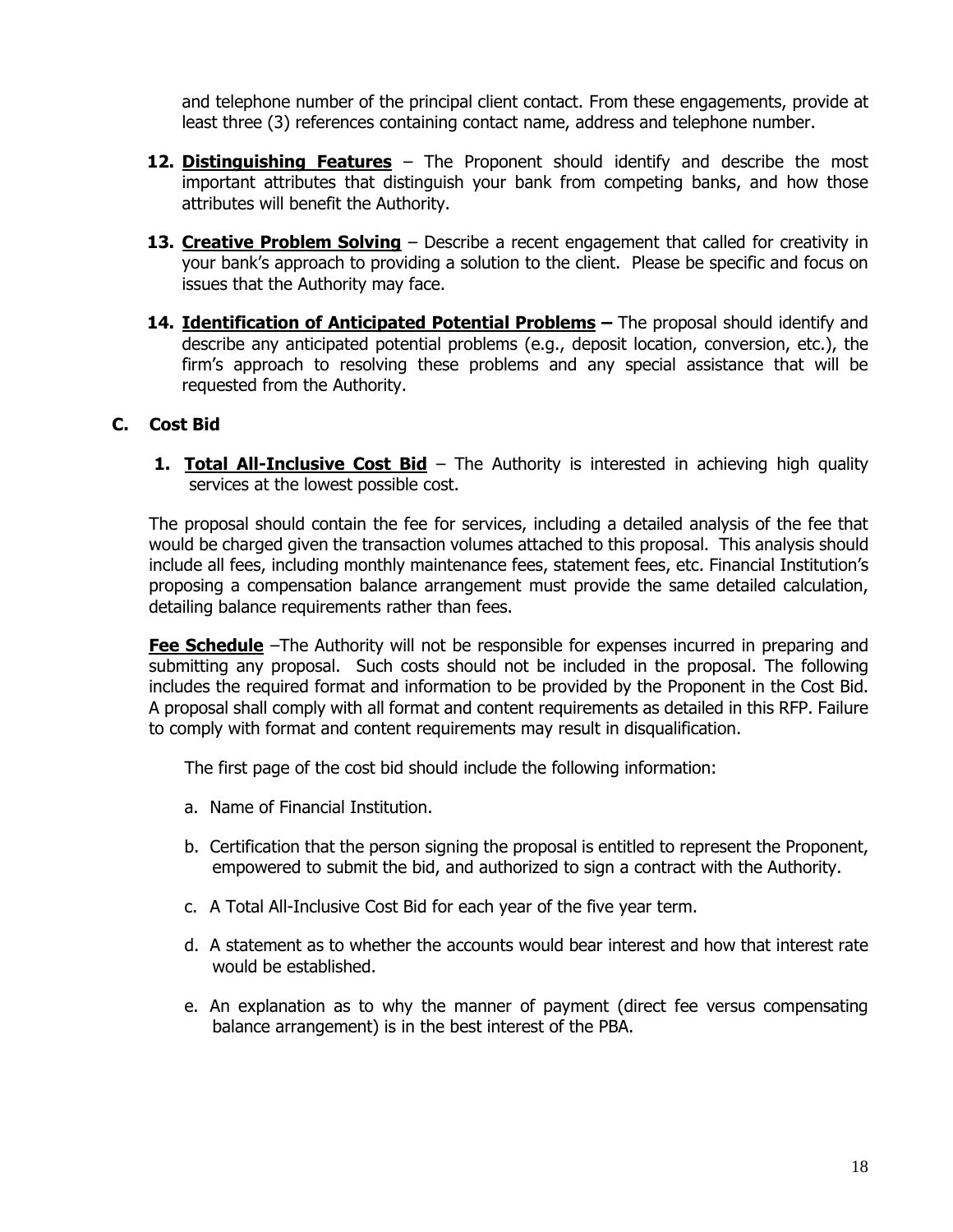## **VI. EVALUATION PROCEDURES**

#### **A. Review of Proposals**

The Authority will select evaluators to participate on a Selection Committee ("Committee"). The Selection Committee will review qualifications of the Proponents and conduct the evaluation of the proposals. Proponents with unacceptably low technical qualifications will be eliminated from further consideration.

After the qualifications/experience for each Proponent have been established, the cost bid will be examined. The Proponent representing the best overall value to the Authority, which may or may not be the lowest cost bidder, will be recommended as the Selected Proponent.

The Authority reserves the right to retain all proposals submitted and use any idea in a proposal regardless of whether that proposal is selected.

#### **B. Evaluation Criteria**

Proposals will be evaluated using three sets of criteria. Firms meeting the mandatory criteria will have their proposals evaluated for both (i) qualifications/experience and (ii) cost bid. The following represent the principal selection criteria, which will be considered during the evaluation process.

#### **1. Mandatory Criteria**

- a. The Proponent must be independent and have no conflict of interest, as demonstrated in the Proponent's signed Non-Collusive Proposal Certification and Conflict of Interest Declaration contained within its Proposal.
- b. The Proponent adequately addresses actual and pending disciplinary actions and has a record of quality work.
- c. The Proponent must adhere to the mandatory instructions in this RFP on preparing and submitting its Proposal (as identified by use of the term 'must'), including the requirement for the Proposal to be submitted to the identified address on or before the Due Date for submission of Proposals. The mandatory items to be included in the Proponent's response package are as follows:
	- 1. Title page
	- 2. Table of Contents
	- 3. Transmittal letter
	- 4. Non-collusive Proposal Certification
	- 5. Conflict of Interest Declaration
	- 6. Proposal in the manner as prescribed by this RFP
	- 7. Cost Bid in the manner as prescribed by this RFP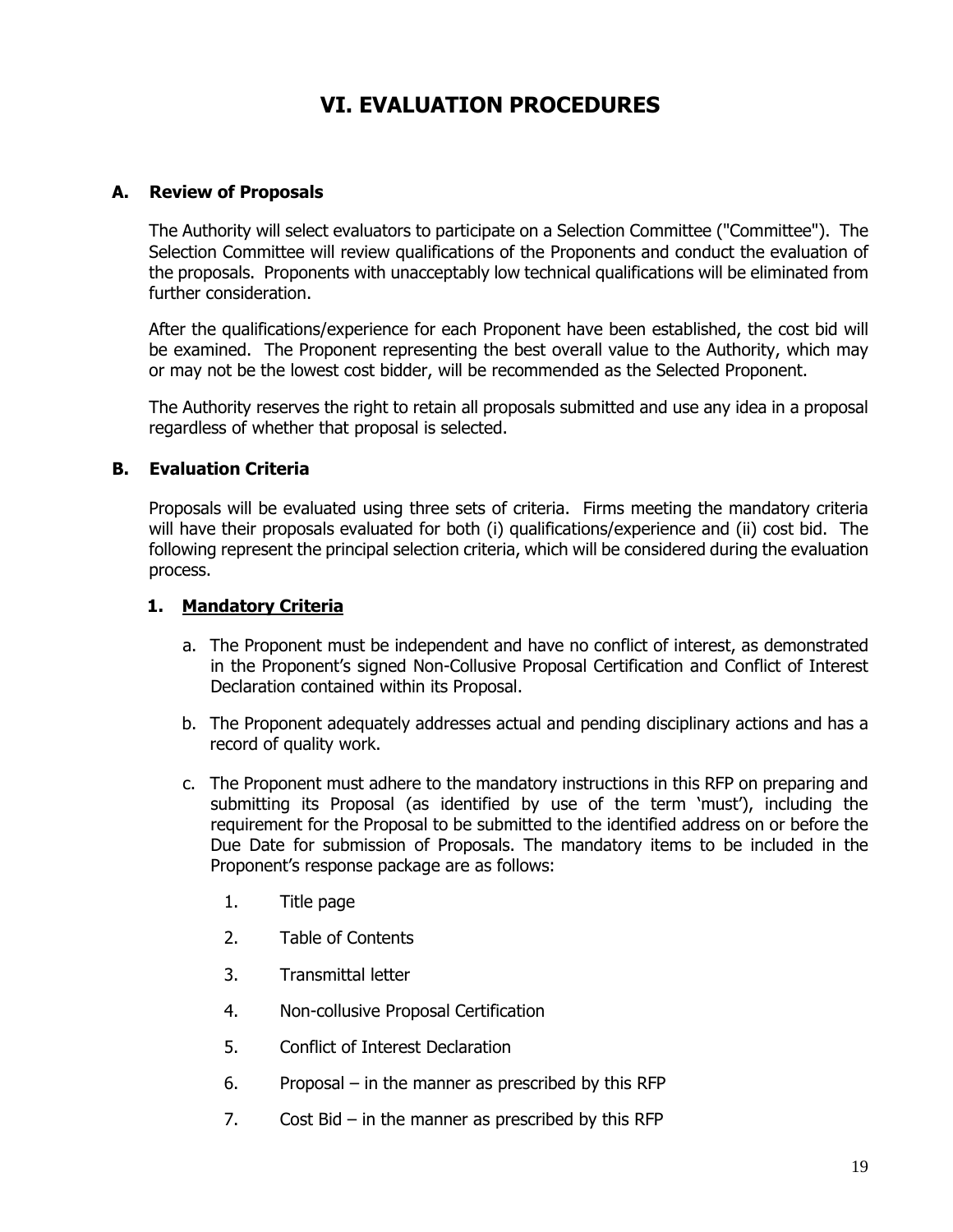#### **2. Expertise and Experience**

- (i) Qualifications and Experience of the Financial Institution and of Key Personnel with similar clients
- (ii) Ability to provide Required Services and recommendations regarding optional services
- (iii) Ability to provide value-added services
- (iv) The Proponent's approach towards identifying and resolving potential problems/challenges in providing the services requested.
- (v) The Proponent's distinguishing and value-added services.

#### **3. Cost Bid**

Cost will not be the primary factor in the selection of the Proponent to provide treasury management services, however, it will be considered when evaluating the overall value of the proposal. The Authority is not obligated to accept the lowest bid.

#### **C. Evaluation of Proposals**

The following evaluation criteria will be used as the basis for evaluating Proposals:

Proponent's qualifications and past experience providing treasury management services to similar entities: **20%** 

Qualifications of Proponent's staff assigned to the Authority and their past expertise and performance providing similar services: **10%** 

Ability to provide the required scope of services, the most weighted being positive pay and Ability to process debit/credit card transactions via a hand held wireless device: **45%**

| Proponent's distinguishing characteristics and value added ideas:   | <b>10%</b> |
|---------------------------------------------------------------------|------------|
| Proponent's fees are reasonable and fair with value added services: | <b>15%</b> |

Total Evaluation Criteria Weighting: **100%** 

#### **D. Oral Presentations**

During the evaluation process, the Selection Committee, at its discretion, may request any one or all Proponents to make oral presentations. Such presentations will provide Proponents with an opportunity to answer any questions that the Selection Committee may have on a Proponent's proposal. Not all Proponents may be asked to make such oral presentations.

#### **E. Final Selection**

The Authority will select a Proponent (the Selected Proponent) based upon the recommendation of the Selection Committee in accordance with the evaluation criteria and process described in this RFP, as identified by the Authority.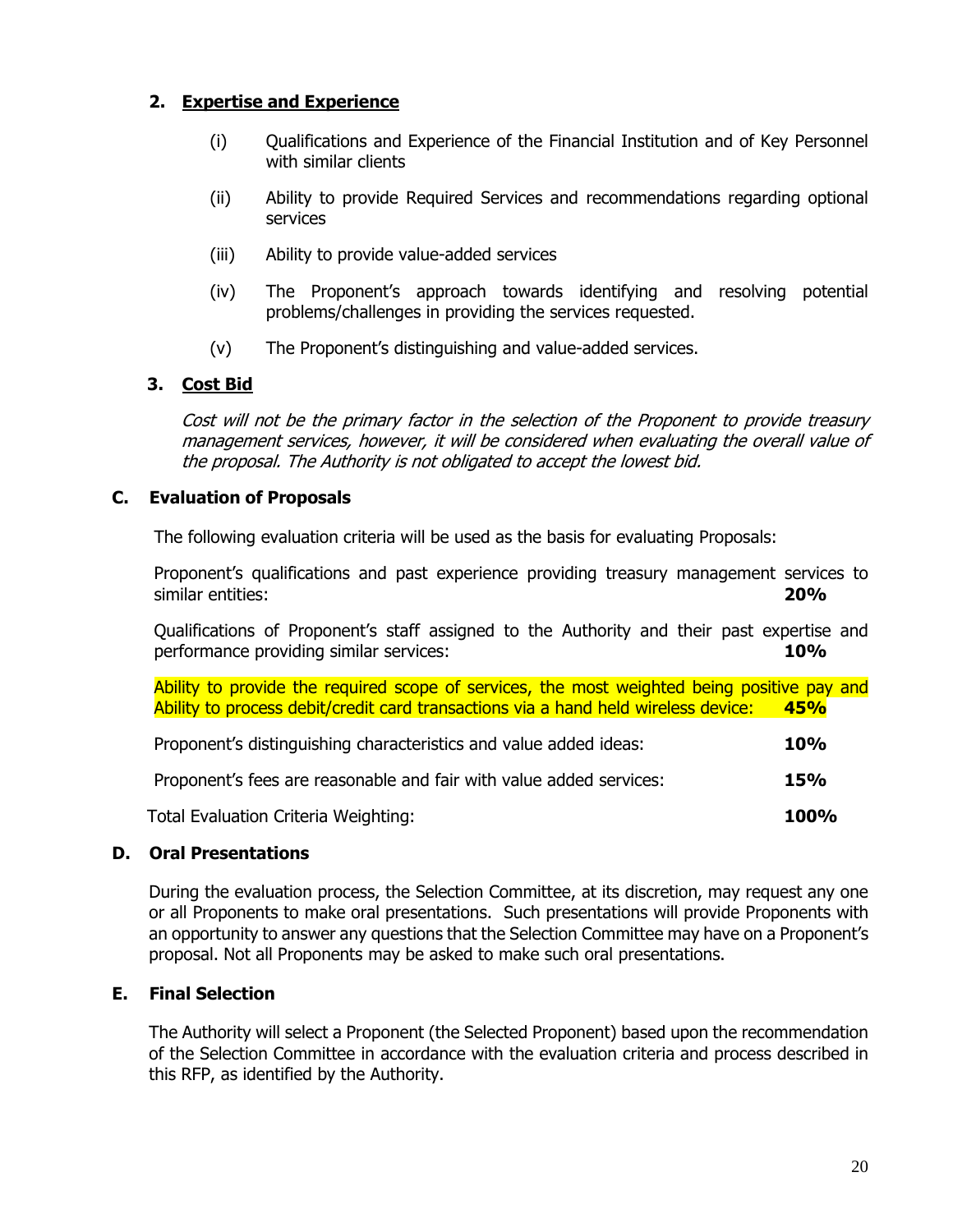It is anticipated that the Selected Proponent will be determined by July 6, 2022. Following notification of the Selected Proponent, it is expected that a contract will be executed between both parties by July 18, 2022.

The Authority reserves the right to enter into negotiations with any Selected Proponent in order to determine satisfactory terms and conditions of a final contract and to end such negotiations, at its discretion, and to designate and commence negotiations with an alternate best qualified Selected Proponent.

In accordance with the policy approved by the Board of Directors, the Committee will not conduct debriefing sessions with unsuccessful Proponents.

#### **F. Right to Reject Proposals**

Submission of a proposal indicates acceptance by the Proponent of the conditions contained in this RFP unless clearly and specifically noted in the proposal submitted and confirmed in the contract between Authority and the Selected Proponent.

As specifically endorsed by the Authority Board of Directors, contact with personnel of the Authority other than Lynda Dubuc, Executive Assistant, will result in automatic rejection of a proposal.

The Authority reserves the right without prejudice to reject any or all proposals, waive any and all informalities, and the right to disregard all non-conforming or conditional proposals. The Authority reserves the right to accept any proposal deemed to be in its best interest even though the proposal is not mathematically the lowest price.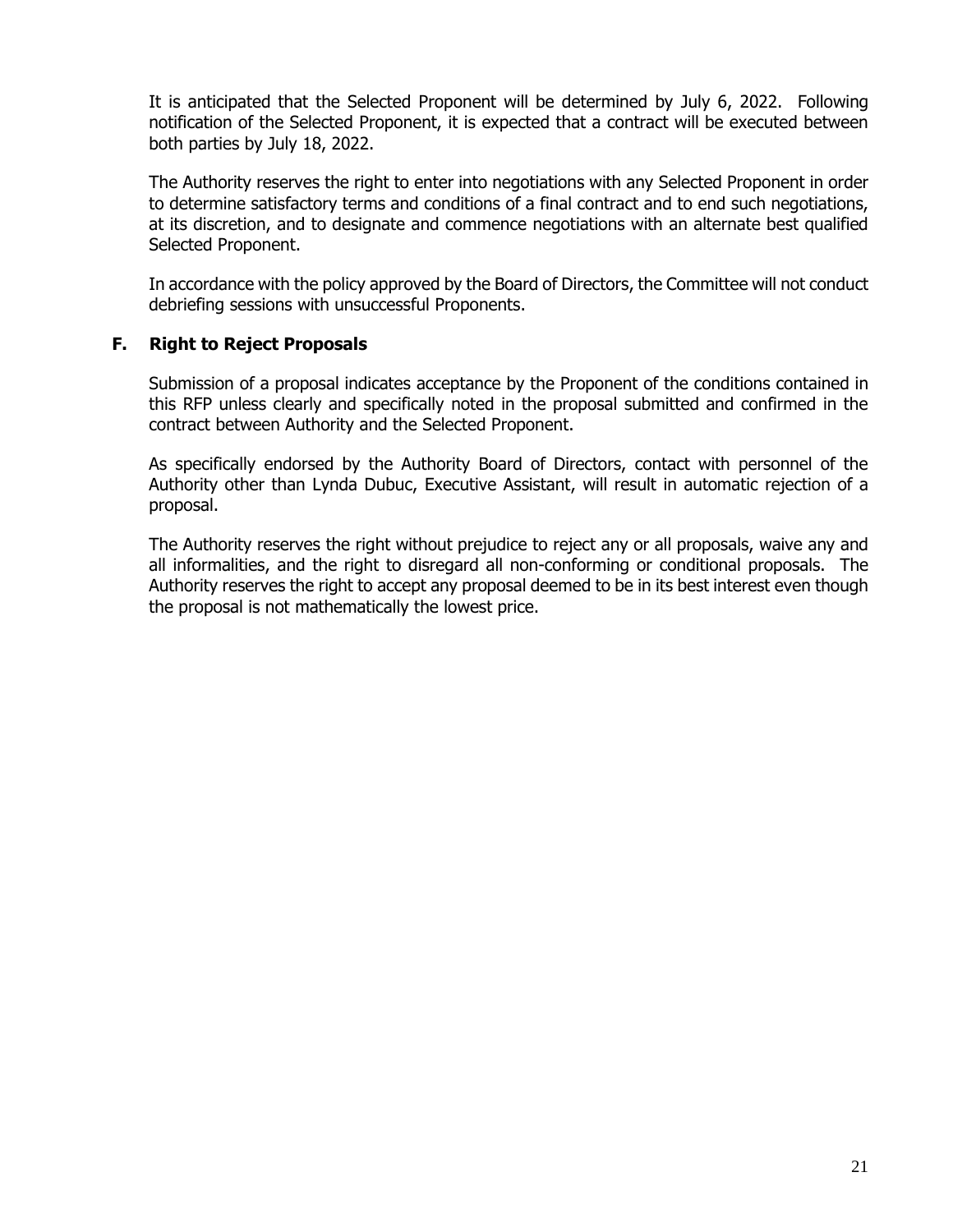## **VII. APPLICABLE LAW**

This RFP, and any lease, which may subsequently arise from this RFP, shall be governed by the laws of the Province of Ontario and the federal laws of Canada applicable therein. The exclusive jurisdiction for any disputes which arise from this RFP or any lease which may arise from this RFP shall be the Superior Court of Justice, at Welland, Ontario, provided this court has the requisite jurisdiction.

The section titles are for convenience only and shall not be construed to affect the meaning of the sections titled.